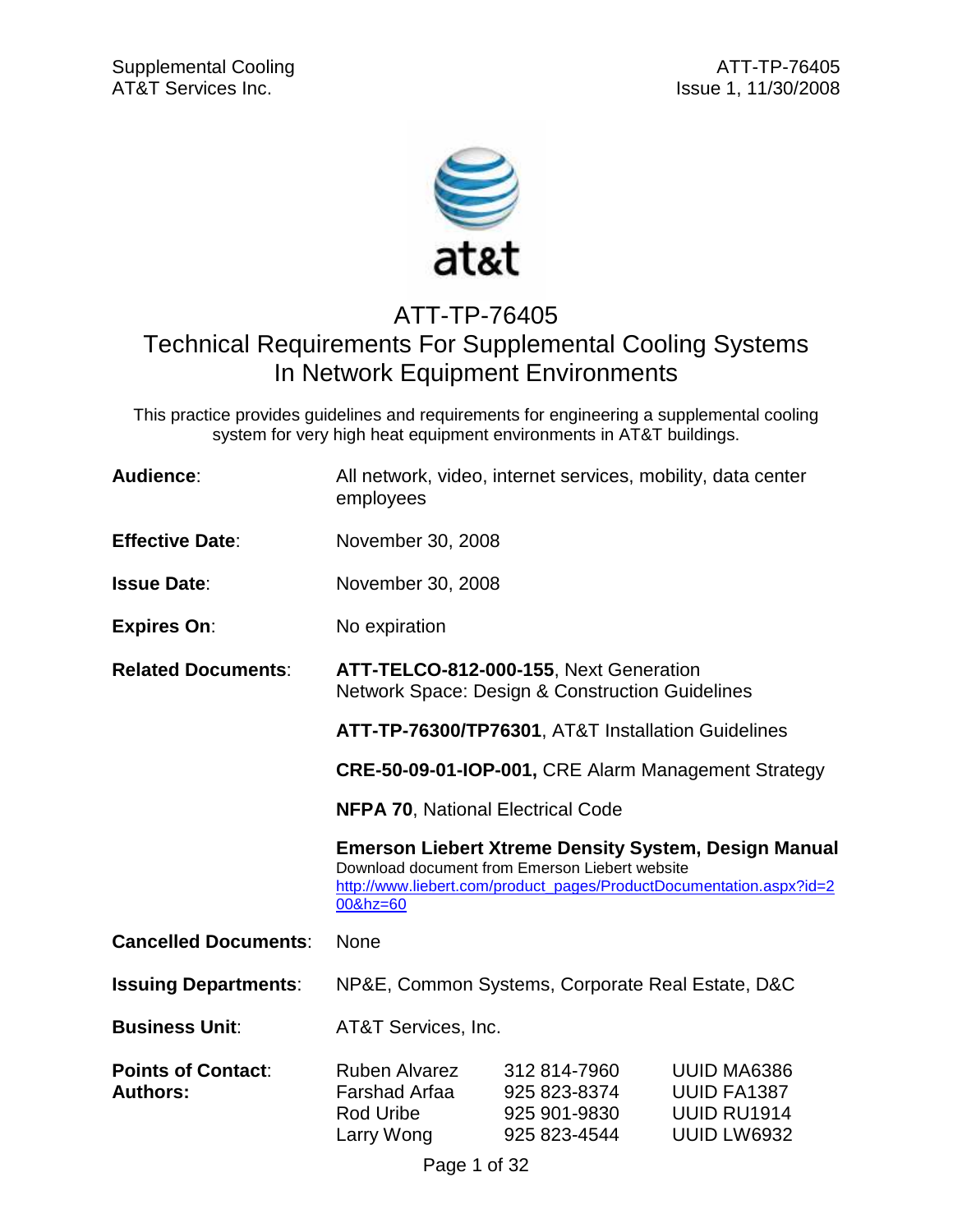## **TABLE OF CONTENTS Page**

| 1.  |                                                                                    | $\overline{\mathbf{4}}$                     |
|-----|------------------------------------------------------------------------------------|---------------------------------------------|
| 2.  | 2.1                                                                                | $\overline{\mathbf{4}}$<br>4                |
| 3.  | 3.1<br>Design Approach Network Equipment Space<br>3.2<br>3.3                       | 5<br>5<br>$6\phantom{1}6$<br>$\overline{7}$ |
| 4.  | Chilled Water Refrigerant Pumping Unit<br>4.1<br>4.2                               | $\overline{7}$<br>$\overline{7}$<br>8       |
| 5.  | 5.1                                                                                | 9<br>9                                      |
| 6.  | 6.1                                                                                | 10<br>10                                    |
| 7.  | 7.1<br>7.2<br>7.3                                                                  | 12<br>12<br>12<br>13                        |
| 8.  | 8.1<br>8.2                                                                         | 14<br>14<br>14                              |
| 9.  | 9.1 General<br>9.2<br>Chilled Water Refrigerant Pumping Units<br>9.3<br>9.4<br>9.5 | 14<br>15<br>16<br>16<br>17<br>18            |
| 10. | 10.1                                                                               | 18<br>18                                    |
| 11. |                                                                                    | 19                                          |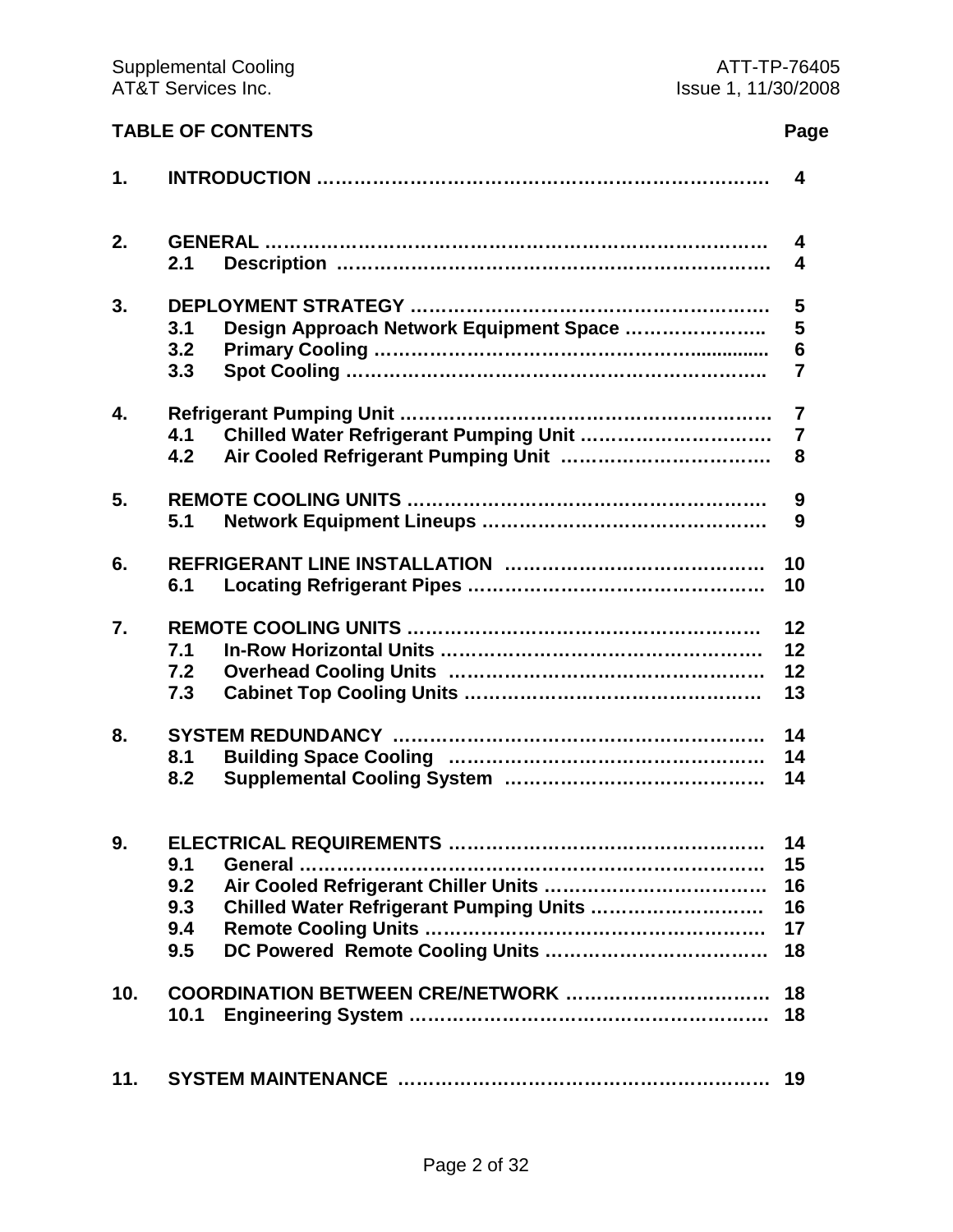| <b>Supplemental Cooling</b><br><b>AT&amp;T Services Inc.</b> |  | ATT-TP-76405<br>Issue 1, 11/30/2008 |  |
|--------------------------------------------------------------|--|-------------------------------------|--|
|                                                              |  |                                     |  |
|                                                              |  |                                     |  |
|                                                              |  | -20                                 |  |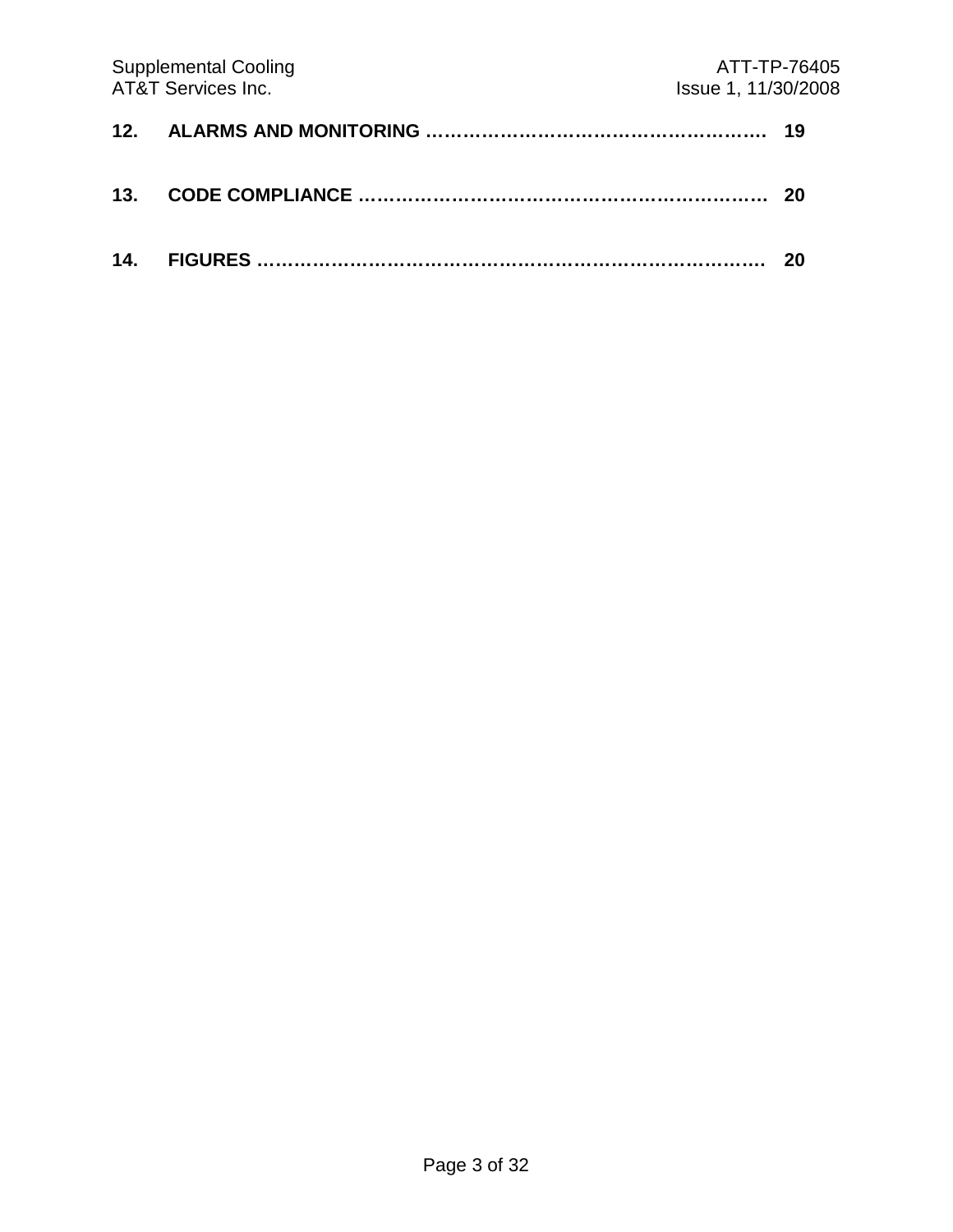## **1. INTRODUCTION**

This technical practice defines and establishes requirements for the design and installation of a very high heat density cooling system in AT&T equipment environments. A high density cooling system provides supplemental cooling capacity where required to accommodate high heat loads of equipment that cannot be handled with normal space cooling systems.

#### **2. GENERAL**

### **2.1 Description**

**2.1.1** To accommodate the greater heat density demands of current and future equipment technologies, a supplemental cooling design may be required beyond the traditional overhead ducted room cooling systems or perimeter Computer Room Air Conditioner (CRAC/CRAH) units. Heat densities approaching 15 KW per cabinet are being deployed with latest generation of products in AT&T equipment space. The higher heat densities become a challenge for traditional space cooling designs. The supplemental cooling designs discussed in this practice shall be deployed when equipment heat loads exceed traditional room cooling system capabilities.

**2.1.2** The cooling system designs in this practice provide pumped refrigerant-based remote cooling units immediately adjacent to source of heat. The cooling units may be in-row units integrated into equipment lineups or be located overhead of equipment lineups.

**2.1.3** In systems recommended by this standard, remote cooling units use a refrigerant loop to move heat from the equipment space to a pump unit with heat removal by chilled water or a remote condenser unit. A pump unit shall be placed away from equipment lineups and designed to pump liquid refrigerant to the remote cooling units. The refrigerant turns into gas as it absorbs heat within the heat exchangers of the remote units. The gaseous refrigerant is pumped back to the pumping unit where the heat is transferred to either the building chilled water system or air cooled condenser(s).

. **2.1.4** The refrigerant used in these units becomes a harmless and non-ozone depleting gas if a leak should occur in the plumbing. Exposure to the gas will not harm electronic equipment or occupants in the room unless skin comes in direct contact with escaping gas resulting in frostbite.

**2.1.5** Remote cooling units integrated in network equipment lineups or placed immediately above equipment lineups shall not use or contain water, liquid coolant, condensate drainage or require the removal of any of these fluids.

**2.1.6** Some supplemental cooling systems (e.g., Liebert XD system) only provide sensible cooling. In cases where said units are deployed, the building central plant or CRAC/CRAH's located in the equipment area shall be used to remove latent heat (e.g., humidity).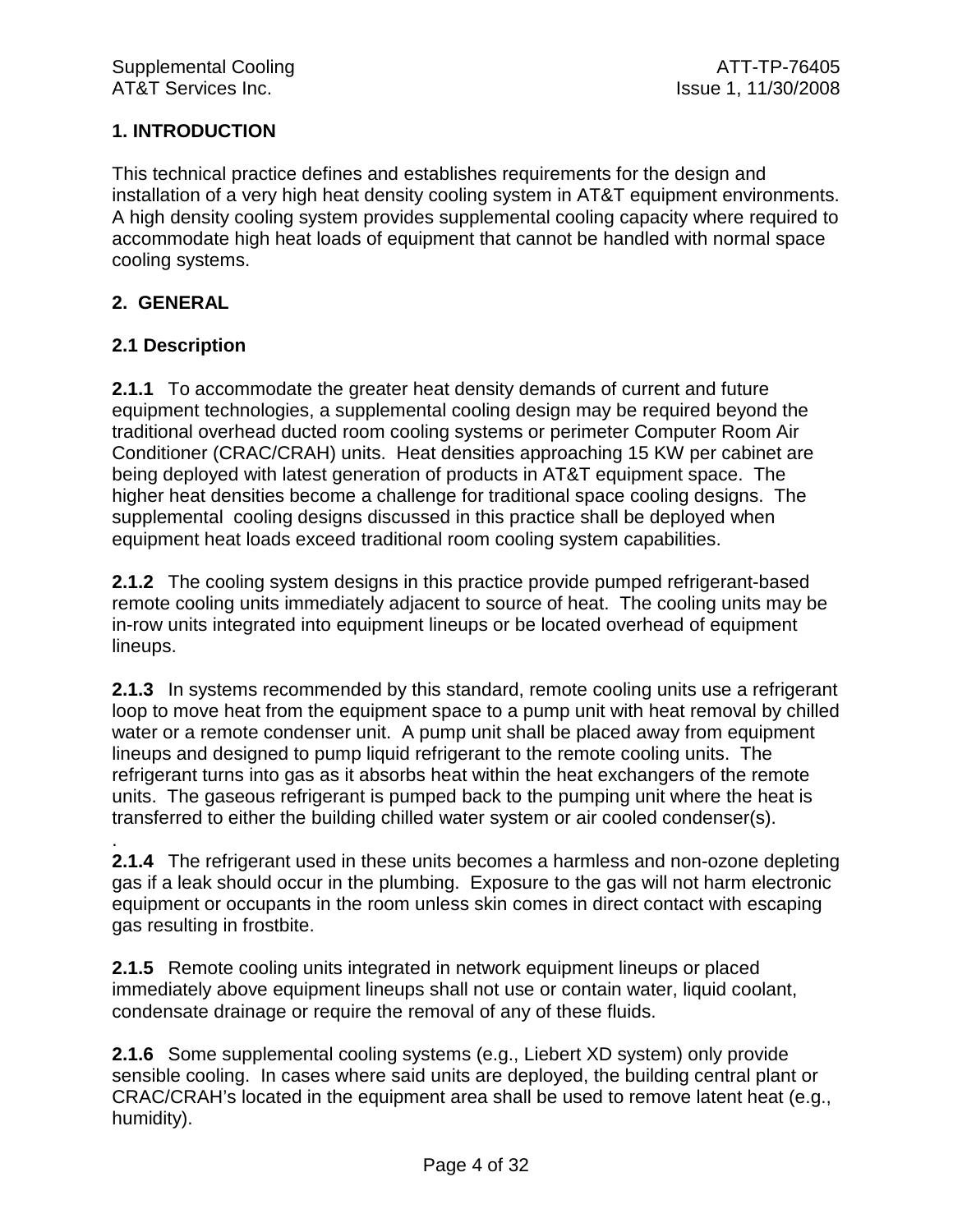**2.1.4** Cooling design must be used in conjunction with hot aisle/cold aisle equipment configuration as shown in **Figure 1**. Equipment framework shall be configured in continuous lineups with front-to-front and back-to-back layout. All efforts to reduce mixing between hot and cold aisles shall be made by use of blanking plates and equipment cooling airflow in front-to-back direction.

**2.1.2** The deployment of remote cooling units will require close coordination between CRE and Network Engineers because cooling units are integrated into equipment lineups or placed overhead of equipment lineups.

## **3. DEPLOYMENT STRATEGY**

## **3.1 Design Approach Network Equipment Space**

**3.1.1** In existing equipment buildings, space cooling is provided by overhead ducts and air handling equipment with actual building cooling capacity designed for 40 to 50 Watts per square foot. Using designed building cooling capacity, equipment heat density limits are extended to 100 Watts per square foot with cooling capacity from nonequipment space used to increase heat density in occupied space. Following AT&T planning guidelines for aisle space dimensions, frame footprint standards and heat density limits typically permits 850 Watts of heat load per frame. Heat load greater than 850 Watts in one frame requires added floor space for distributing heat across a larger floor footprint.

**3.1.2** More recent equipment space, such as Next Generation Network (NGN) space, may have perimeter CRAC/CRAH units and cooling air distributed by a raised access floor and perforated floor panels. Heat density limits for these spaces may be extended above 100 Watts per square foot.

**3.1.3** Preparing existing equipment space for even greater heat densities may be difficult or not possible due to inability to move cooling air to locations of high heat equipment. Overhead duct size and runs can be restricted by cable racks and cables over equipment frames. Air handling units may not have the capacity for added heat load.

**3.1.4** Supplemental cooling systems may provide the only way towards higher heat density limits in existing equipment space. Extra cooling capacity applied to a specific space in the equipment room can be provided with remote cooling units. The cooling units are connected by refrigerant tubing that will occupy very little space and flexible enough to be routed around cable racks.

**3.1.5** In general, heat loads above 4 KW per frame are difficult to cool using conventional space cooling techniques. Supplemental cooling methods may provide the additional capacity to handle these high heat loads. Precise cool air supply directed to equipment becomes key to cooling such concentrated heat loads.

**3.1.6** Using supplemental cooling designs, heat density in equipment space should be viewed as total Watts per frame rather than Watts per square feet. Supplemental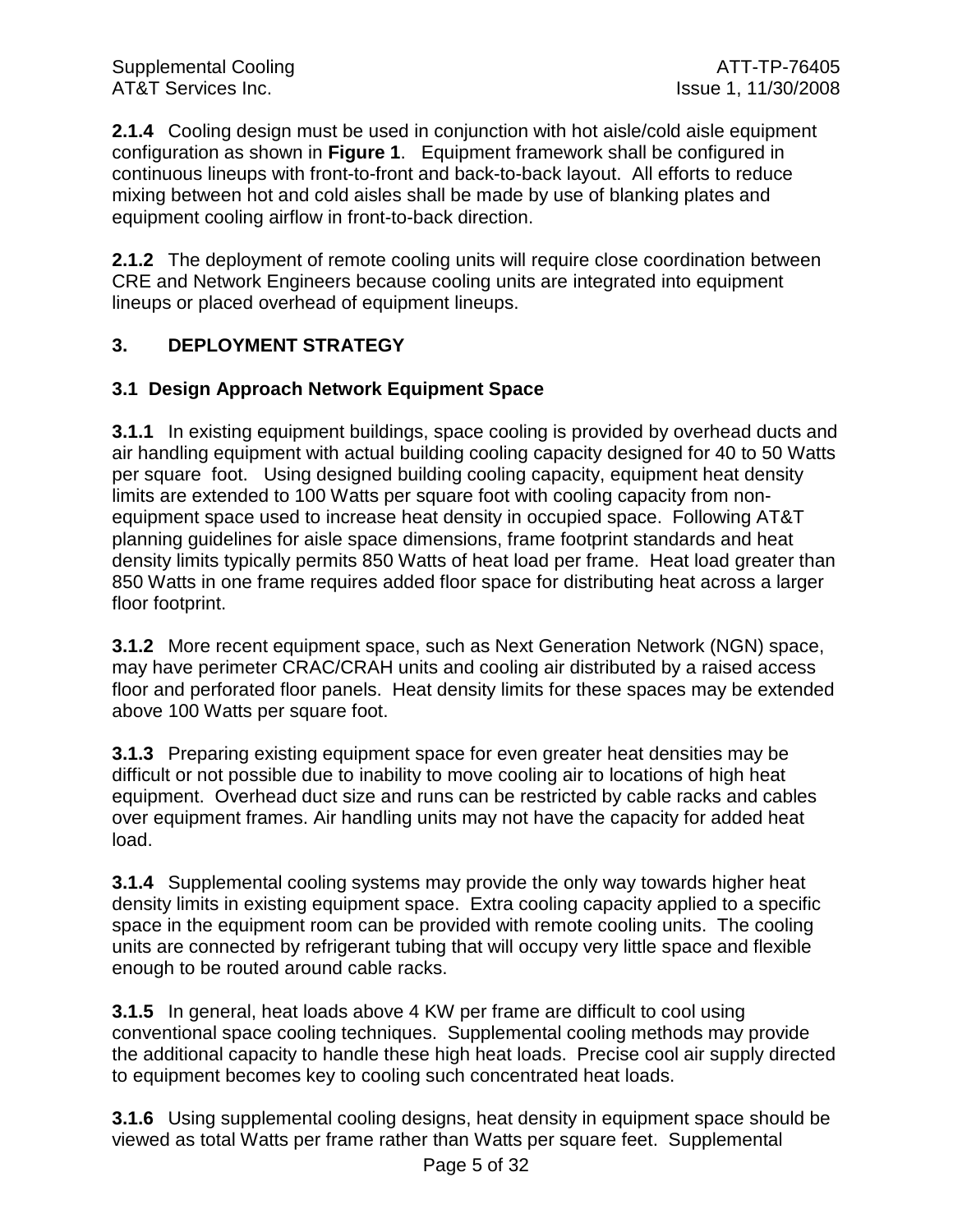cooling designs provide cooling in localized area of high heat equipment. Two adjacent equipment frames housing equipment with total heat load of 20 KW can be served by a single remote cooling unit of 20 KW capacity. Locating remote cooling units should be planned for current and future heat loads of a lineup. Great care should be taken to lay out the electronic equipment with the air inlets and outlets designed to take full advantage of the alternating cold and hot aisle A/C design to maximize efficiency of heat removal.

**3.1.7** CRE shall obtain permits for the installation of the pump unit, chiller and associated remote units for the ultimate installation planned for the space based on COLD Engineers ultimate forecast and equipment and cable racking layout. The CRE project manager/consultant in cooperation with the COLD Engineer shall select the specific type of remote unit required. CRE contractor shall install pump unit, chiller and remote units to meet either the minimum operational efficiency threshold (i.e., 20% for XDP or 40% for XDC) or the three year forecast whichever is greater. For subsequent remote cooling unit installations, CRE shall coordinate the installation of remote cooling units by their mechanical contractor and connect refrigerant lines to quick-connect ports in the header distribution assembly.

## **3.2 Primary Cooling**

**3.2.1** The building central air handler units (AHU) shall be used to provide 50 watts/sq.ft. of cooling of the planned space being considered for supplemental cooling. This is a practice that is being increasingly adopted by owners and operators of Data Centers and Telecommunications facilities due to its inherent energy saving and redundancy advantages. The use of building central air handlers allows for substantial energy savings through the use of outside air in the majority of AT&T's territories. Furthermore, the availability of outside air provides an added level of redundancy in case of catastrophic failure of the refrigerant plant. The building central plant performs the function of removing latent heat and humidity control when used with supplemental cooling systems not possessing this capability.

**3.2.2** In those cases where the building central air handlers are not available for primary cooling or use of outside air is limited by local conditions (e.g., high humidity), consideration should be given to the use of the supplemental cooling system as the primary sensible cooling for all equipment. The main advantage of this option is the gradual deployment of remote cooling unit capacity as equipment is installed and the matching of cooling capacity to the individual loads. The smaller fans in the remote cooling units use much less electric power to run than a number of constant volume CRAC/CRAH's or AHU's. Note that some nominal space cooling will have to be deployed to address latent heat loads if this option is deployed using the systems without ability to control room humidity. A very small cooling system air handler and overhead ducts or one updraft CRAC/CRAH unit can provide latent cooling for humidity control and other heat load in room.

**3.2.3** Sites designed with raised access floors and perimeter CRAC/CRAH units for primary space cooling could consider the use of the pumped refrigerant based cooling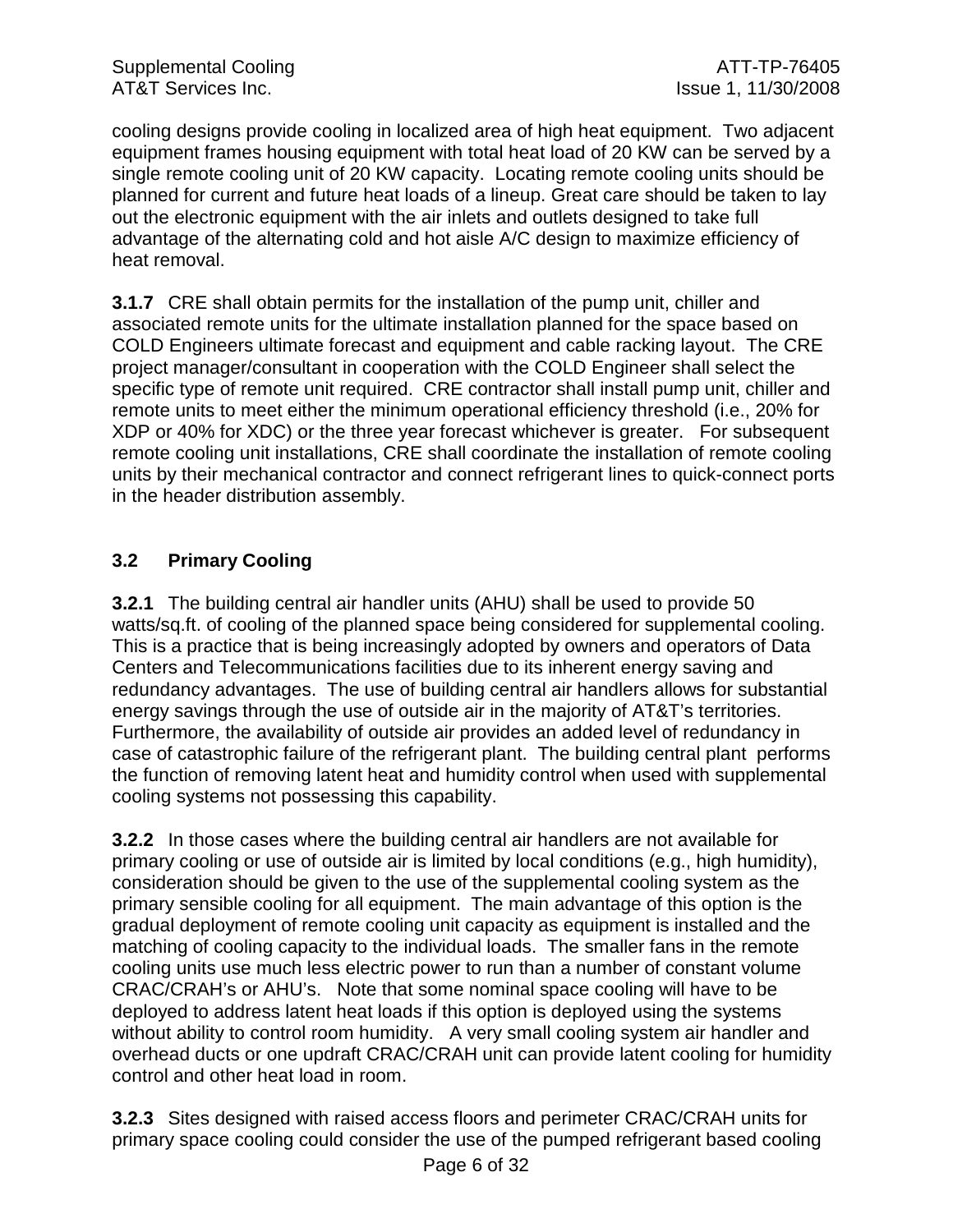system for the majority of sensible cooling load of network equipment, however there is always the need for a CRAC/CRAH unit(s) to control room humidity and general room heat. The CRAC/CRAH units will be sized for lower cooling capacity when used in that scenario.

**3.2.4** Supplemental cooling design does not require raised access floors and can allow sharing of overhead space with cable management systems and cooling air ducts in the same space. Size of overhead ducts would not be required to be as large if some of the latent cooling load for equipment heat is handled by supplemental cooling systems. The scenario could be most beneficial when supplemental cooling systems are applied in legacy central office space.

## **3.3 Spot Cooling**

**3.3.1** Supplemental cooling designs are intended for applications where localized cooling is required for a lineup of very high heat products or an individual cabinet of very high heat. Heat loads per cabinet above 4KW should be considered very high heat and where supplemental cooling solutions would be utilized.

**3.3.2** Remote cooling units of a supplemental cooling design permits placing additional cooling capacity directly where high heat load cabinets are located. The remote cooling units draw in air from the hot aisle, cools the air and discharges the cooled air into the cold aisle where it is drawn into the equipment cabinets.

**3.3.3** Supplemental cooling is intended to be applied in addition to existing space cooling system of a room. For sites with overhead duct diffusers or under access floor air distribution, those diffusers or perforated floor panels should remain in place aided by the supplemental cooling units.

**3.3.4** The remote cooling units should be placed within lineup or overhead of cabinets generating the greatest amount of heat. If heat loads are dispersed evenly throughout the lineup, the remote cooling units may need to be distributed across the lineup.

**3.3.5** The remote cooling units in the Liebert XD system connect to a central refrigerant pump that removes heat from equipment space by way of the refrigerant loop.

**3.3.6** Reduction of floor space use is another benefit with supplemental cooling because thermal management spacing of network equipment would not apply. Thermal management spacing rules are established to spread high heat equipment across a larger floor footprint to stay within heat density limits, usually 100 Watts/square feet. Supplemental cooling systems allow for higher heat density within each equipment cabinet than previously permitted.

#### . **4. REFRIGERANT PUMPING UNIT**

### **4.1 Chilled Water Refrigerant Pumping Unit**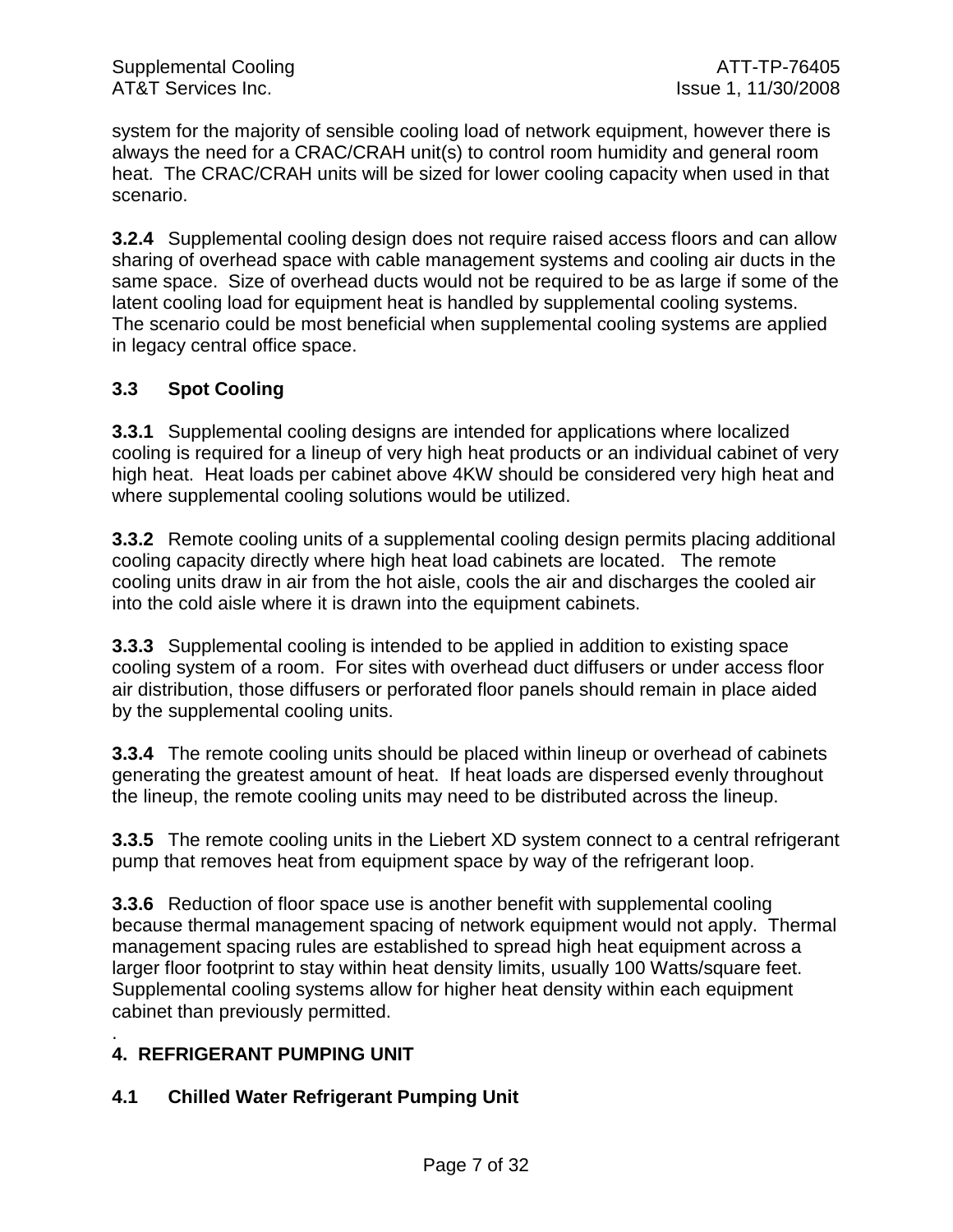**4.1.1** In buildings with available chilled water capacity for additional equipment heat load, the chilled water pumping unit is the most convenient and economical solution. The pumping unit interfaces between the building chilled water system and the remote cooling units. It circulates and controls refrigerant to the remote cooling units placed in network equipment lineups. The pumping unit contains a heat exchanger, redundant circulating pumps, control valve, receiver, controls, valves and piping. Each pumping unit is rated at 160KW (~45 Tons sensible cooling). **Note: Chilled water supplemental cooling systems such as Liebert XDP pumping units shall not be specified for spaces where the initial heat load is expected to be less than 32 KW (i.e., 20% of system nominal capacity) as the units will not run efficiently under these conditions.**

**4.1.2** Once the COLD Engineer has completed the space allocation and forecasted equipment, the CRE D&C Project Manager and consultant shall designate the number and location of supplemental cooling system in said space. The pumping units shall be located against walls near building chilled water sources. Ideally, each unit shall be installed perpendicular to the cold aisle it is intended to support in order to minimize refrigerant pipe runs and bends. Additionally, 36 inches of maintenance access clearance shall be provided in front of each unit. CRE shall design and install supply and return pipes to each pumping unit tapped off of the closest chilled water lines, line sizes 2-5/8 inch diameter. Chilled water supply and chilled water return pipe connections enter at bottom left-rear of cabinet. The pumping unit may require a platform if supply and return pipes cannot be brought up through the building floor. Pressure drop across pumping unit will be 20 psig @ 140 gpm, control valve fully open.

**4.1.3** Pumping units come equipped with a two-way chilled water control valve as standard. As such, a pressure activated bypass valve shall always be specified and installed by CRE when the units are added to constant volume (i.e., primary pumping only) chilled water systems in order to prevent dead-heading of the chilled water pump Also, chilled water temperature reset control method shall not be exercised in buildings using supplemental cooling units. Isolation valves shall be provided in supply and return pipes between the pumping unit and building chilled water headers.

**4.1.4** Pumping unit cabinets shall be secured to the building floor slab with concrete expansion anchors in accordance to building code requirements. In high seismic risk locations, more robust anchoring requirements shall be required for resisting high ground motions. In high seismic risk locations, supply and return pipe connections shall be provided with flexible couplings to account building movement.

**4.1.5** CRE engineering shall design and install power feeds for each pumping unit rated at either 460V/3ph/60Hz 2.1 Full Load Amps or 208V/3ph/60Hz, 4 Full Load Amps (depending on available building distribution panel (MCC) voltage rating).

**4.1.6** Refrigerant supply and return lines routed to the remote units are located at the top center of the pumping unit, 1-1/8 inch diameter for supply and 2-1/8 inch diameter for return for runs up to 60 feet or 1-3/8 inch and 2-5/8 inch over 60 feet but less than 175 feet (equivalent pipe length).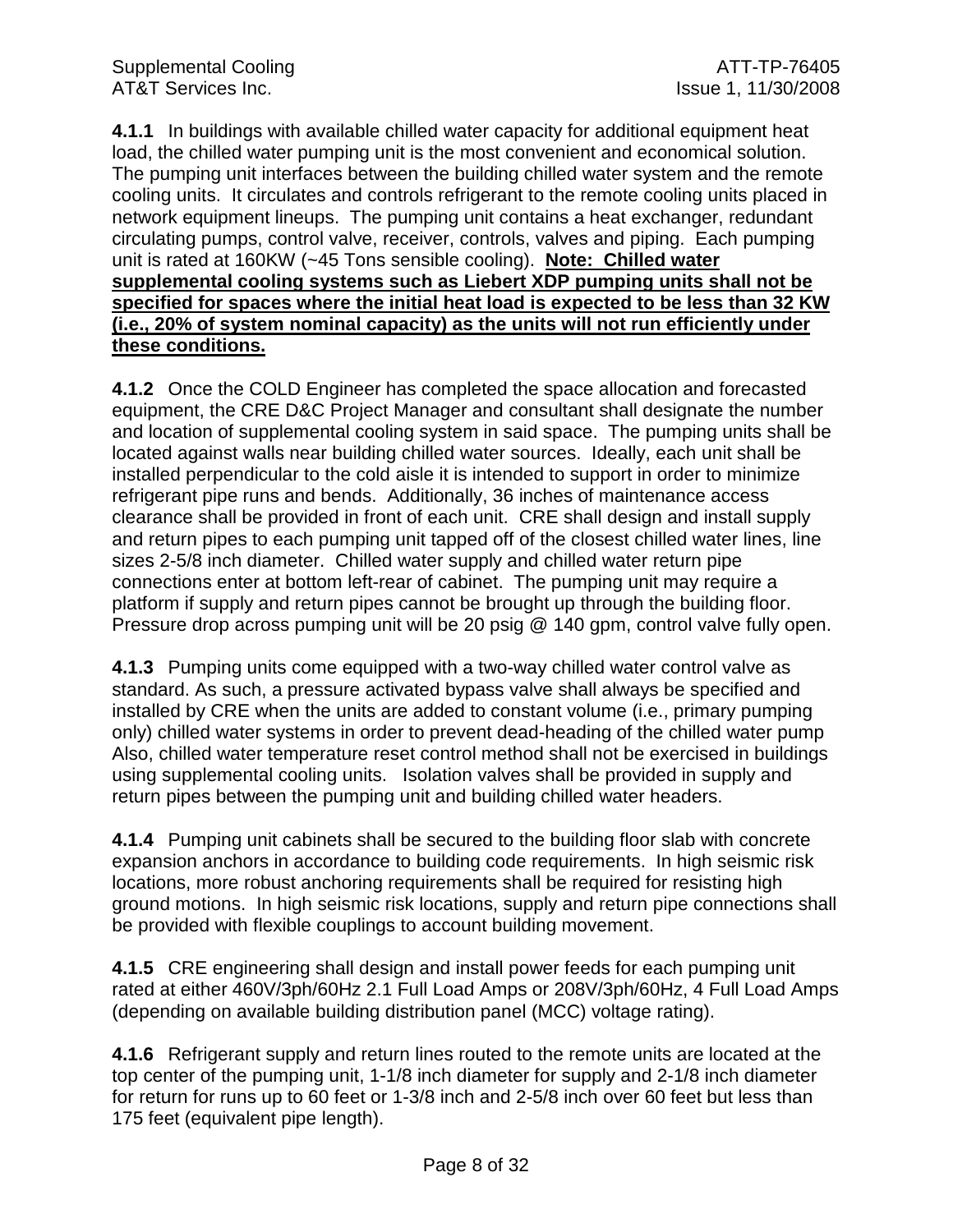## **4.2 Air Cooled Refrigerant Pumping Unit**

**4.2.1** In buildings where chilled water capacity or supply is not available, air or watercooled refrigerant chiller units shall be installed. The refrigerant chiller units have two distinct circuits each utilizing different refrigerants and mechanical parts. The R-134a circuit is the pumped circuit between the network equipment remote cooling units and the chiller. The R-407c circuit is a dual direct expansion (DX) circuit connected to outdoor condenser. Either an air-cooled condenser or water/glycol condenser for colder climates is available to match each of these units . Each pumping unit is rated at 160KW, ~45 Tons sensible cooling. **Note: Air cooled supplemental cooling systems such as Liebert XDC units shall not be specified for spaces where the initial heat load is expected to be less than 64 KW (i.e., 40% of system nominal capacity) as the units will not run efficiently under these conditions.**

**4.2.2** Once the COLD Engineer has completed the space allocation and forecasted equipment layout, the CRE D&C Project Manager and consultant shall designate the number and location of pumping units in said space. The pumping units shall be located against walls near building chilled water sources. Ideally, each unit shall be installed perpendicular to the cold aisle it is intended to support in order to minimize refrigerant pipe runs and bends. Additionally, 36 inches of maintenance access clearance shall be provided in front of each unit. For air-cooled condensers, CRE shall design and install a 1-3/8 inch diameter hot gas refrigerant line and 1-1/8 inch diameter liquid line. Pipe runs cannot exceed 200 feet equivalent piping length. The CRE Contractor must install 400 psig pressure relief valves in the R-407c refrigerant circuit. Shutoff valves shall not be installed between the compressor and the pressure relief valve. The pumping unit may require a platform if supply and return pipes cannot be brought up through the building floor. In the case of water/glycol condensers, CRE shall design and install two sets of building water supply and return lines routed through the left side of the platform. Pipe size shall be 2-1/2 inches diameter to match the internal thread connections of the condenser.

**4.2.3** Condenser units cannot be placed in locations lower than 15 feet below the pumping unit. Condenser units shall be secured in accordance to building code requirements. In high seismic risk locations, more robust anchoring requirements shall be required for ground motions.

### **5 REMOTE COOLING UNITS**

### **5.1 Network Equipment Lineups**

**5.1.1** In extreme heat density environments, network equipment shall be housed in consistent height, width and depth frameworks such as data cabinets configured in continuous lineups as shown in **Figure 1**. The lineups shall be arranged in "Cold" and "Hot" aisle configurations with every effort made to contain as much of the cold air in the front aisle and preventing hot exhaust air in the rear from mixing. Blank panels, side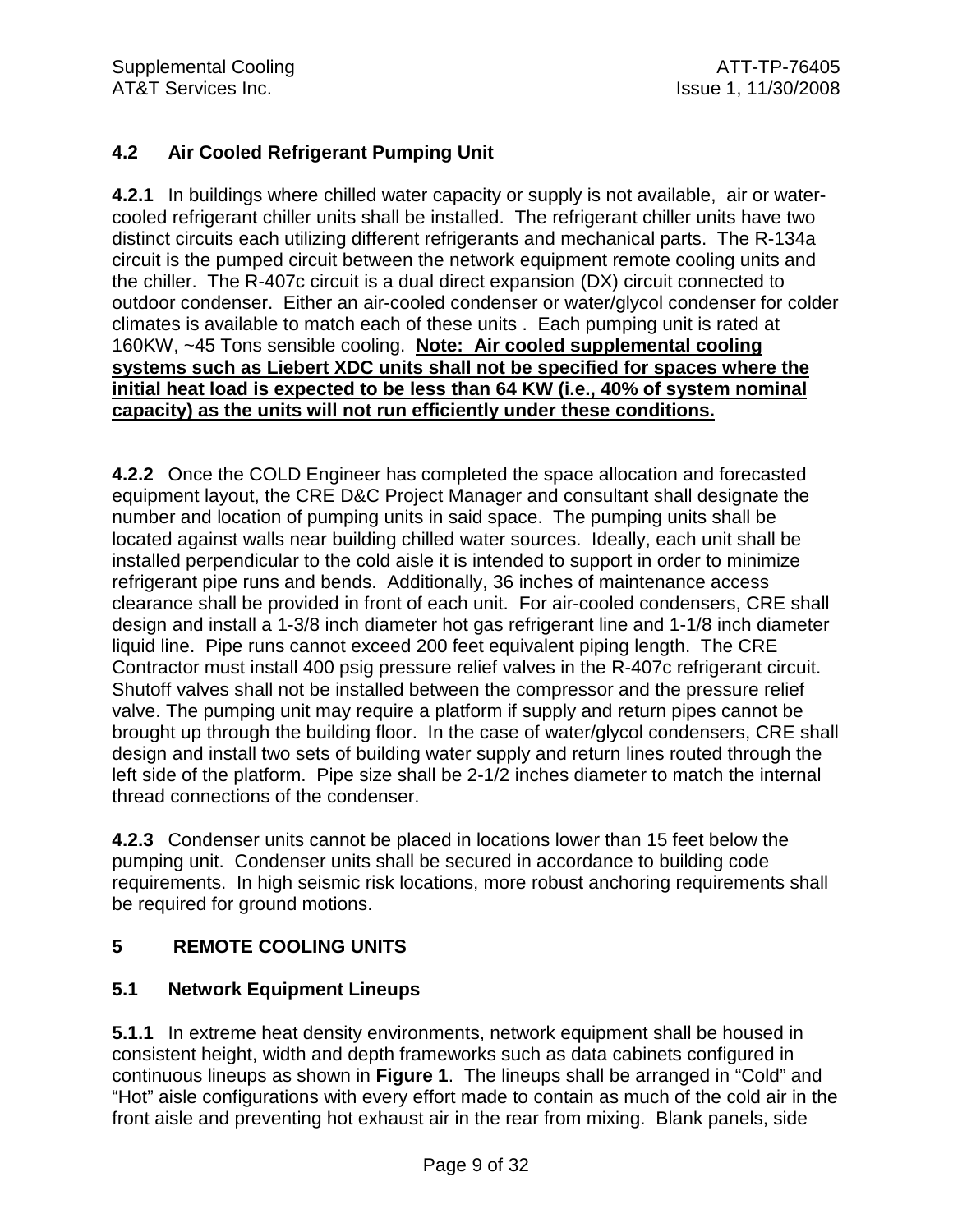panels and equipment airflow directed from front to back shall be maintained to reduce mixing of air.

**5.1.2** Extreme heat density equipment housed in individual cabinets and not intended to be in continuous lineups shall also be configured for "Hot" and "Cold" aisles leaving space between cabinets. Cooling air intake shall be from one aisle and warm air exhaust to other aisle for all cabinets.

**5.1.3** Remote cooling units of the supplemental cooling system are designed for "Hot/Cold" aisle environments with cool air introduced to the front "Cold" aisles and exhausted warm air returning from rear "Hot" aisles.

**5.1.4** Equipment lineups may require leaving space between equipment cabinets for the insertion of remote cooling units within the lineup. Planning of equipment lineups where supplemental cooling designs are deployed requires coordination with CRE engineers on placement of remote cooling units.

**5.1.5** Remote cooling units are integrated into network lineups either with in-row horizontal cabinets or suspended overhead above network equipment . In-row cooling units shall be secured to adjacent equipment frames with brackets at each top corner, using self tapping screws. Cooling unit shall be anchored to floor at front and back. Floor securing of in-row cooling may require external bracket.

## **6. REFRIGERANT LINE INSTALLATION**

### **6.1 Locating Refrigerant Pipes**

**6.1.1** From the pumping unit, CRE shall design and install refrigerant header distribution assembly along or as close to the cold aisle as possible. The header distribution assembly shall be equipped with quick-connects and valves to allow for the connection of current and future remote cooling units. Future unit location based on the ultimate equipment layout provided by the COLD Engineer.

**6.1.2** Refrigerant lines may be run up to a maximum 175 feet equivalent pipe length between the pumping unit and remote cooling units. Supply pipe shall be 1-3/8 inch diameter and return pipe 2-5/8 inch diameter. For runs of less than 60 feet equivalent pipe length, 1-1/8 inch diameter supply and 2-1/8 inch diameter return pipes may be used. (Equivalent pipe length includes pressure loss across bends, valves, joints, tees in each pipe run). The main supply and return lines must be installed sloping downward toward the pumping unit at a rate of 1"-2" per 20 feet of pipe run. Horizontal connector lines should also be sloped downward from the remote cooling units toward the main supply and return lines. The pipes shall be ASTM Type "L" copper pipe intended for refrigerant service at maximum operating pressure of 90 psi.

**6.1.3** All refrigerant pipes shall be assembled with high temperature brazed joints. The lines being brazed must be filled with flowing dry nitrogen during brazing to prevent oxidation and scale formation inside of pipe. Brazing operations shall be very limited in equipment space with in-service equipment and shall comply with all **AT&T TP**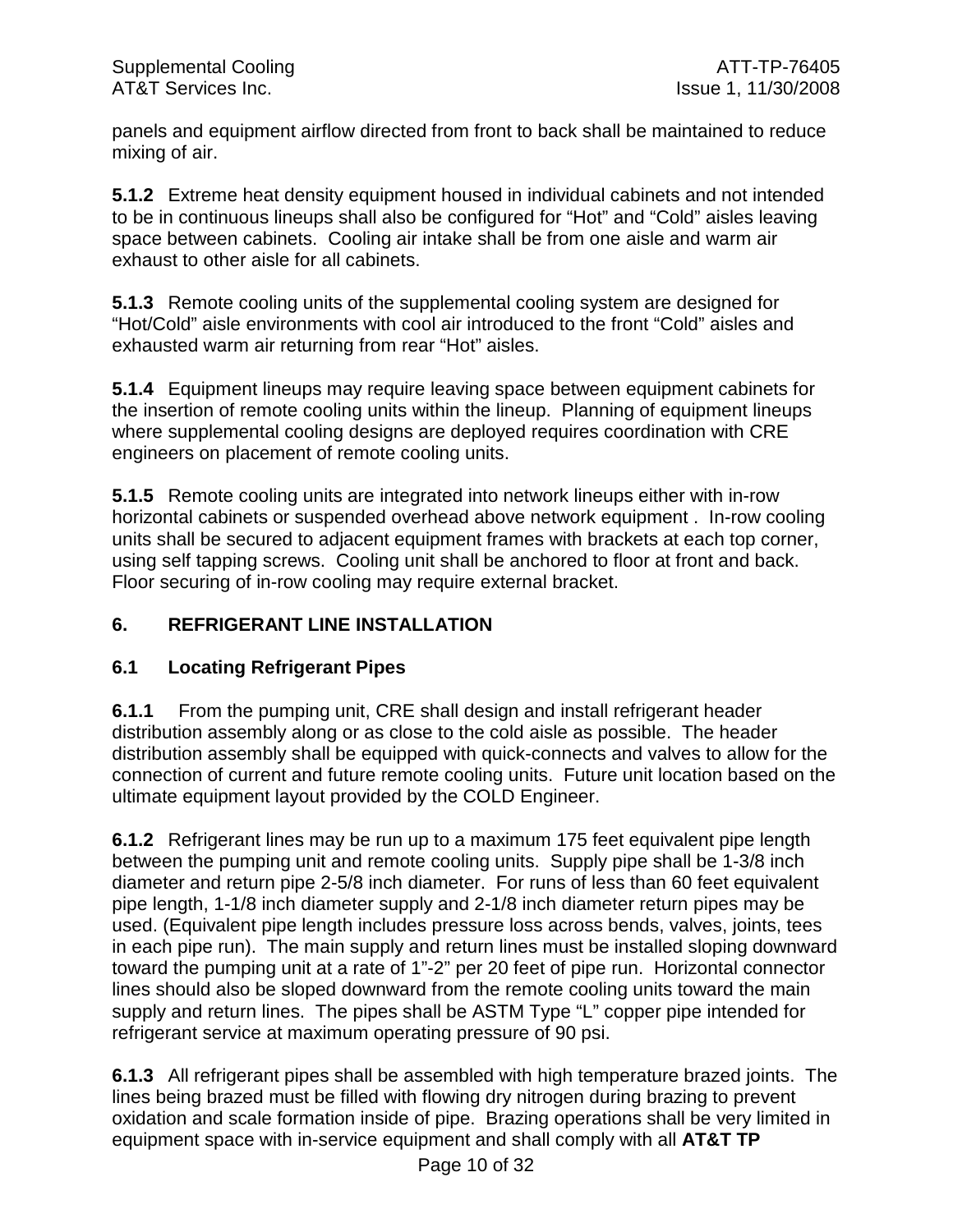**76300/76301** installation requirements (e.g., bagging or shut-off of smoke detectors and associated fire watch, detailed MOP's, etc).

**6.1.4** All refrigerant pipes shall be insulated to prevent condensation.

**6.1.5** Bypass flow controllers and shut off refrigerant grade ball valves shall be provided in pipe runs for servicing and emergency shutdown.

**6.1.6** A header distribution assembly with quick-connect fittings and valves shall be provided in the piping run where remote cooling units are to be installed. The header distribution assembly provides a connection port to remote cooling units for all current or future units by quick connect couplings without disrupting refrigerant flow. Header distribution assembly is available in 10 feet segment with 5 or 10 ports, or 8 feet segment with 2 or 4 ports.

**6.1.7** Runs between the remote cooling units and the connection port of the distribution assembly shall be with flexible pipe with quick-connect fittings. Flexible pipes are available in 4, 6, 8 or 10 feet lengths. In central office environments, refrigerant pipe runs will be located above cable racks and require flexible pipe to reach header distribution assembly at that height.

**6.1.8** All horizontal runs of refrigerant pipes in network equipment areas shall be supported from ceiling inserts. Pipe supports shall be strut channel with vibration cushioned strut clamps sized for insulated pipes. Vibration cushions are necessary to reduce potential for noise. Supply and return runs shall be supported by the common strut channel. Threaded rod hanger diameter shall be ½ inch minimum. Provide diagonal bracing as required for high seismic risk locations per local building code requirements.

**6.1.9** Refrigerant pipe runs shall be located between 11'-7" and building ceiling clear of all cable rack runs. Pipes shall not be located where it will interfere with cable piles extending 12 inches above cable rack. Refrigerant pipe runs are allowed between 9'-4" and 11'-7" level only if cable racks are not placed in that vertical space.

**6.1.10** Flexible refrigerant pipes between remote cooling units and connection port shall be run vertically up to distribution assembly with support provided at approximately every 3 feet. Longest unsupported run of flexible pipe shall not exceed 4 feet. Support may be provided by securing pipe clamp to side of auxiliary framing channels or cable rack stringers for sites where auxiliary framing channels do not exist. See **Figures 8 and 9** for pipe support details.

**6.1.11** Flexible pipe supply line is ½" diameter and return line is 1" diameter, overall outside diameter of flex pipe will be greater for both lines. Flexible pipe is available with straight connector or 90 degree connector if needed on pipe end connected to remote cooling unit.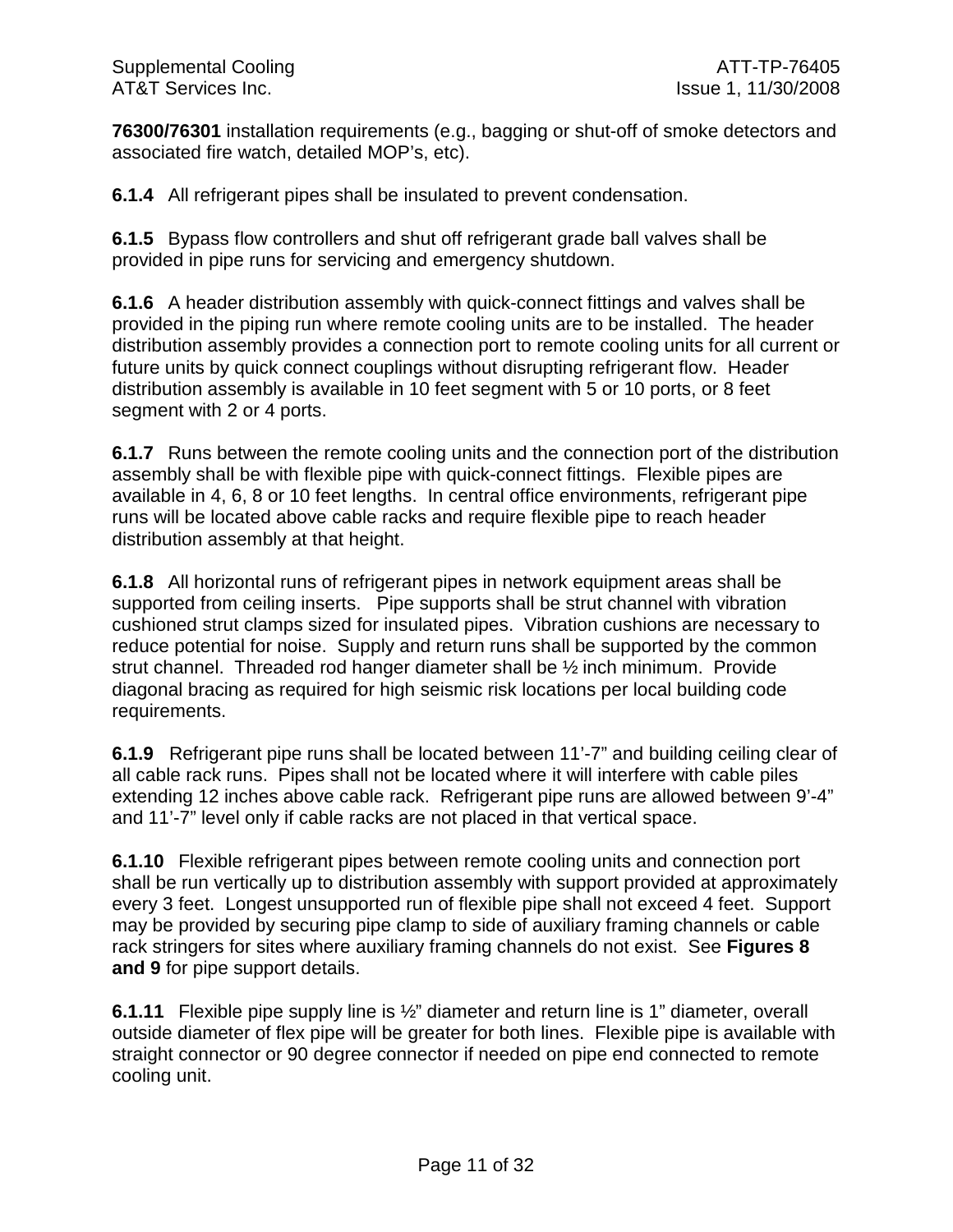**6.1.12** Tag shall be affixed to each end of the flexible connecting pipe advising of refrigerant content and warning of gas discharge and low temperature risks when disconnecting. Eye protection requirement when servicing should be stated in label.

## **7 REMOTE COOLING UNITS**

## **7.1 In-Row Horizontal Units**

**7.1.1** The freestanding in-row remote cooling units are best utilized when placed among the equipment cabinets within lineups in a hot aisle-cold aisle arrangement. The cooling units draw in air from the hot aisle, cools it and discharges cool air into the cold aisle. Distribute cooling units between equipment cabinets as shown in **Figure 3**.

**7.1.2** In row cooling units are 12 inches wide, 42 inches deep and 78 inches high (80 inches including pipe connections). Empty weight of cooling unit is 246 pounds. Inrow horizontal cooling unit is equipped with casters for transport.

**7.1.3** In-row cooling units are available as 32 KW or 20 KW cooling capacity in cabinet of common dimensions.

**7.1.4** In-row cooling units must be junctioned to adjacent equipment cabinets when installed in equipment lineup. In-row cooling units are equipped with casters and leveling feet. The leveling feet must be lowered to take weight of cabinet off casters. Cooling unit cabinet is to be attached to equipment cabinets using bracket provided with cooling unit at each corner on top of units. Secure cooling unit to floor with anchors using external bracket.

**7.1.5** Front face of in-row cooling unit shall be aligned with front face of equipment cabinets. Rear of cooling units may not align and extend beyond depth of equipment cabinets if equipment frames are not 42 inch depth. Cooling shall be configured so cold air is introduced into front/cold aisle and return air into remote cooling unit drawn in from rear aisle.

**7.1.6** In-row cooling units are to be placed at every two or at maximum every third equipment cabinet in lineups and in opposing lineups the cooling units should staggered with cooling unit of the opposing lineup as shown in **Figure 3**.

**7.1.7** In-row cooling units may be applied to cool standalone equipment cabinets by locating cooling unit beside the equipment so warm discharged air of equipment can be recovered to rear and cold air directed to front of equipment. The in-row cooling unit should not be more than 3 feet from equipment cabinet.

## **7.2 Overhead Cooling Units**

**7.2.1** Remote overhead located cooling units are available to be placed in equipment aisles when overhead space is available. The cooling units draw air in from hot aisles, cools it and discharges cool air downward into the cold aisle.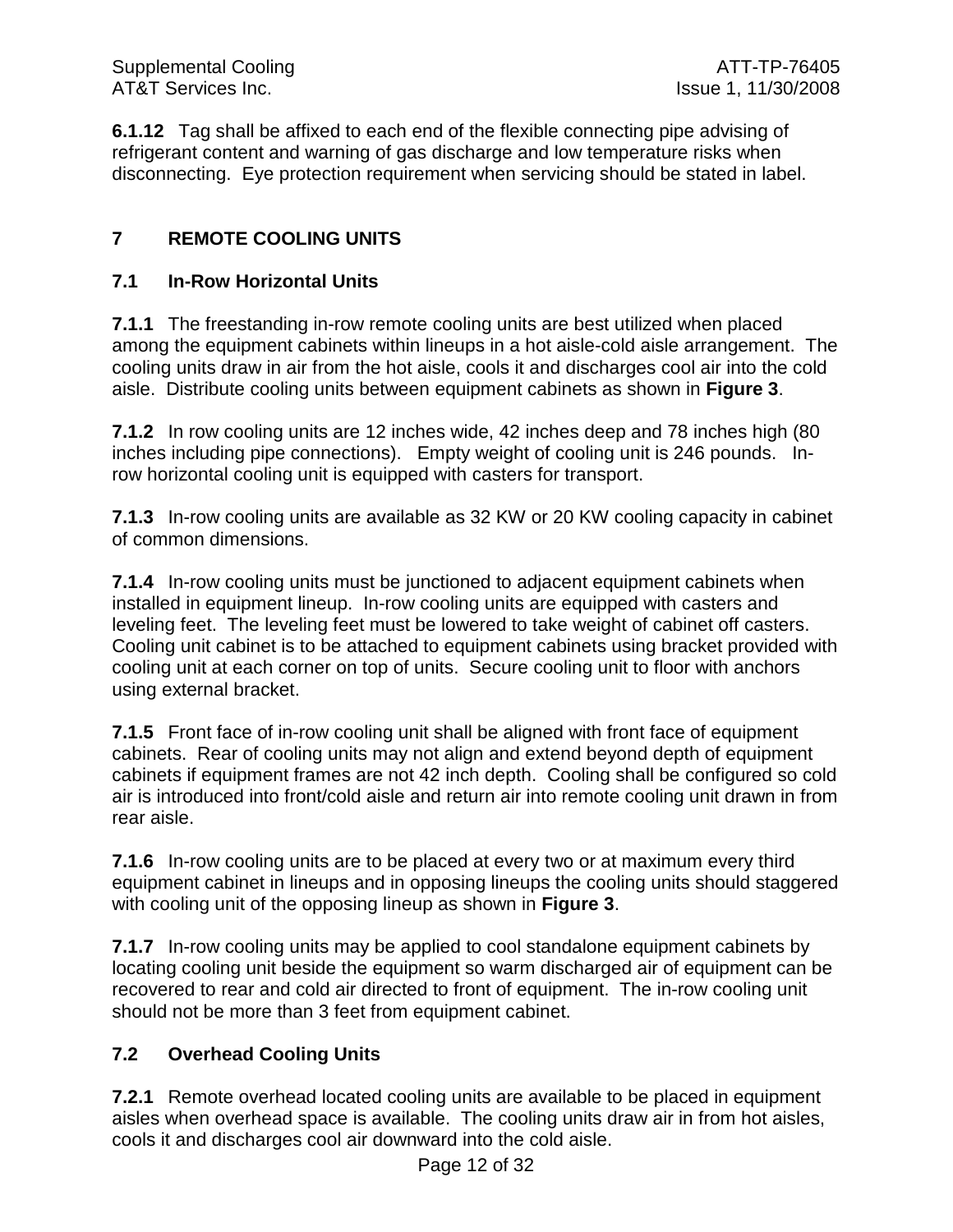**7.2.2** Overhead cooling units are available in version that hangs over center of "Cold" aisle or units that attach directly to the top of an individual equipment cabinet. Suspended cooling units are designed with cooling capacity for multiple equipment cabinets while cabinet top units cool serve one cabinet.

**7.2.3** Overhead cooling units are applied only where cooling unit will not create interference with cable rack runs or cable entrance into top of cabinets. Network equipment overhead space is reserved for one to three levels of cable racks from 7'-5" up to 11'-8" height. Cable racks may be planned for parallel runs directly over equipment frames, in front or rear aisles. Cross aisle cable runs may be installed perpendicular to lineup runs at 6 feet intervals.

**7.2.4** Suspended cooling units should be placed in rows directly above the cold aisle with sides facing perpendicular to hot aisle. Each cooling unit can serve an area equal in width to the cold aisle spacing, typically 12 to 16 feet. Return air is drawn from the sides of unit and cold air discharged down into the cold aisle.

**7.2.5** Suspended cooling unit shall not be installed above the equipment cabinets a height greater than 30 inches measured from bottom of cooling unit to top of cabinet.

**7.2.6** Suspended cooling units shall be supported by threaded rod hangers from building ceiling anchors. Hanger rod lengths longer than 2 feet requires diagonal bracing cooling unit against sway. Diagonal bracing may be provided by rigid structural steel braces or wire rope cables in two direction. Cooling units shall be braced for sideto-side movement and front-to-back displacement. In high seismic risk locations, building code requirements shall be followed for bracing designs.

**7.2.7** Suspended cooling unit has four 7/8" diameter mounting on top of unit. Minimum 5/8" diameter threaded rod hanger shall be used to support cooling unit to ceiling anchors or surface mounted Unistrut channel. Empty weight of suspended cooling is 150 pounds.

**7.2.9** Suspended cooling units are available in 17.2 KW and 20 KW cooling capacity. Cabinet mounted cooling units are available in 8.8 KW and 10 KW cooling capacity. Cooling capacity shall chosen in accordance to heat load of equipment in cabinets. Multiple cooling units are required for greater heat loads than an individual unit can provide.

## **7.3 Cabinet Top Remote Cooling Units**

**7.3.1** Cabinet top cooling unit may interfere with cable management systems and access of cables in and out of equipment cabinet. Cabinet top cooling units shall only be applied where cable access are not an issue.

**7.3.2** Cabinet top mounted cooling unit shall be secured to cabinet by through-bolts. Mounting clips supplied by cooling unit manufacturer permits attachment to cabinets to field drilled holes in cabinet top. Cooling unit shall be secured to cabinet with minimum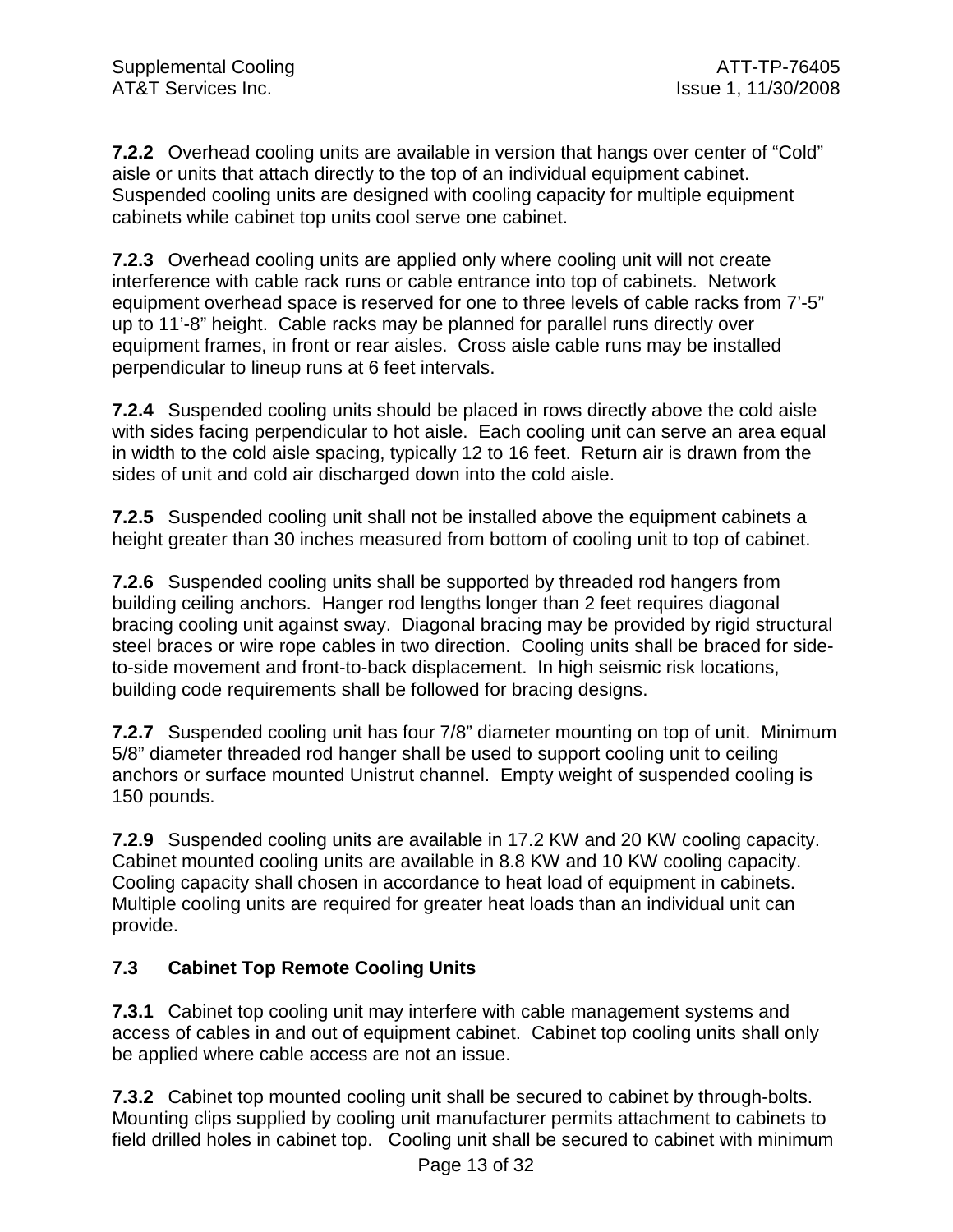four through-bolts of at least ¼" diameter. Cabinet must be verified to have capability to carry 80 pound cooling unit in addition to mounted equipment weight prior to installing cooling unit.

## **8. SYSTEM REDUNDANCY**

#### **8.1 Building Space Cooling**

**8.1.1** Building central air handlers or perimeter CRAC/CRAH units that provide base cooling for the space provides around 50 watts per square foot of base cooling. Air handlers may also be designed with economizer feature. These systems provide a level of redundancy in case of failure of the supplemental cooling system. Ideally, the central air handlers supplying the space shall be equipped with multiple fans or have a cross-connected air handler configuration to provide redundancy for the base 50 w/sq.ft. load. In case of failure of supplemental cooling system, the building space cooling system provides some relief until supplemental systems recover.

**8.1.2** In cases where CRAC/CRAH units are used to provide the base capacity for the space, such as when use of building central air handlers are not feasible due to cost of upgrades, the capacity of these units can pick up all or part of the redundancy for the space.

#### **8.2 Supplemental Cooling System**

**8.2.1** Extreme density cooling systems are designed with two pumps as part of the pumping units. If one pump were to fail, a backup pump comes on to continue refrigerant flow to remote cooling units.

**8.2.2** When one pumping unit is installed in an equipment room, the remote cooling units shall be connected to refrigerant pipes in a non-interlaced configuration as shown in **Figure 4**. The pipe connections will be to common supply and return pipe.

**8.2.3** Interconnection of pumping unit to remote cooling units by refrigerant lines can be connected with two pairs of pipes as coils in remote units are separated into two circuits. In horizontal in-row cooling units, there is top coil and bottom coil with each coil having supply and return lines.

**8.3.4** In equipment rooms where two pumping units and two sets of refrigerant pipes, the remote cooling units can be configured for interlaced piping as shown in **Figure 5**. Remote cooling units will be connected with one half of the remote cooling units to one pump and the other half to another pump. Interlacing the connection piping will keep one of the circuits operating should one of the pump units fail.

**8.3.5** Supplemental cooling systems rely on other space cooling systems for humidity control and cooling of lower heat equipment lineups in room. In case of failure of supplemental cooling system, the space cooling system can temporarily handle cooling until the problem is corrected. However time available before room temperatures rise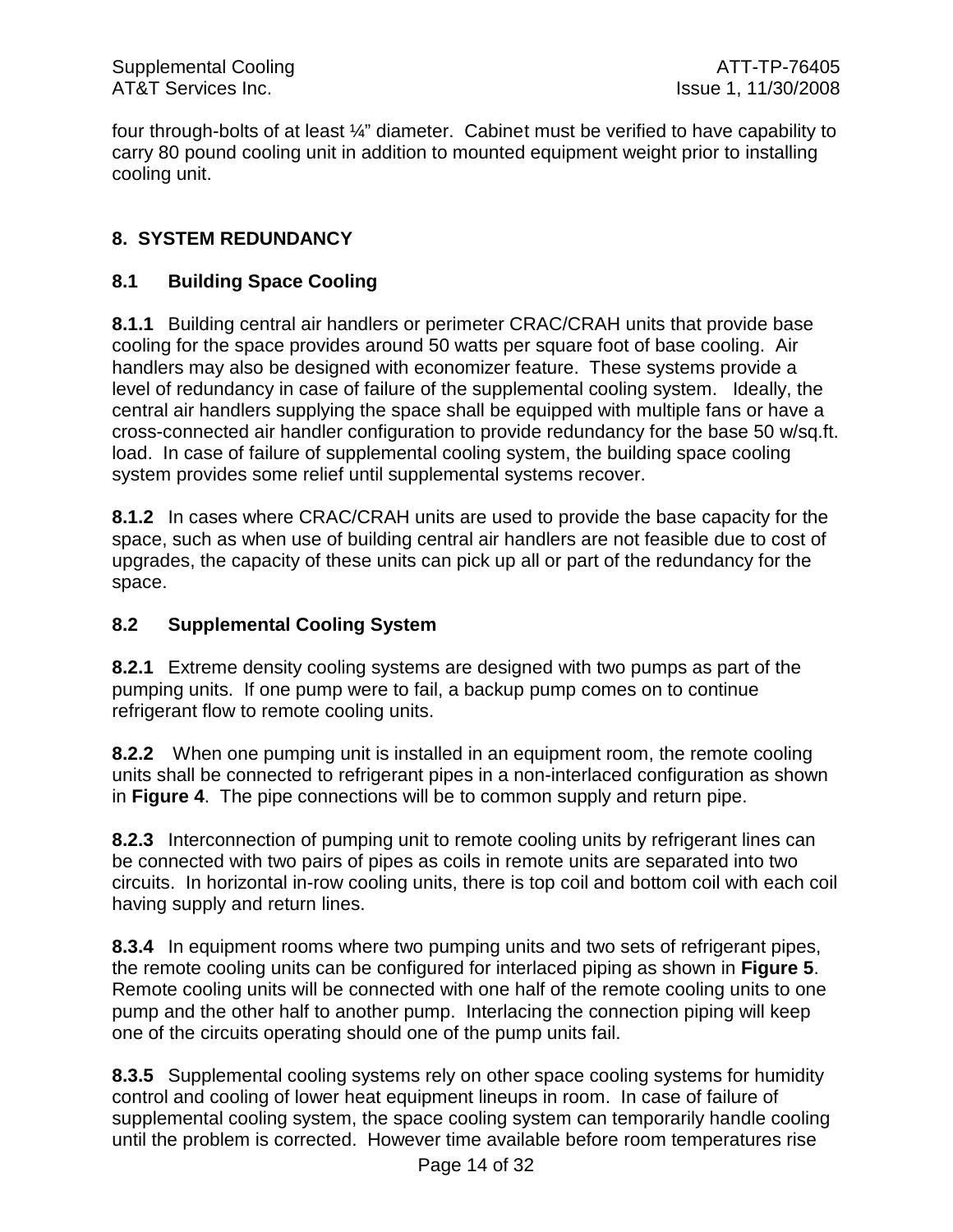and become service affecting will depend on capacity of space cooling system and amount of heat from network equipment.

### **9. ELECTRICAL REQUIREMENTS**

### **9.1 General**

**9.1.1** Power to all supplemental cooling equipment (i.e. refrigerant pumping units, air cooled refrigerant chiller units, and the different remote cooling units) and any auxiliary equipment shall be in accordance with the requirements identified in this section.

**9.1.2** Power to equipment will generally be from an electrical panel protected by a stand-by engine power source in case of commercial power failure. Supplemental Cooling Equipment is not required to be powered off essential or UPS power source based on cooling system's redundant design stated in other paragraphs of this document. The connections to the units themselves are typically hardwired to a terminal block within a power equipment enclosure but they can be plug- in type receptacles in the remote units.

**9.1.3** All protective devices such as breakers and fuses, conduits, raceways and junction boxes, enclosures and cabinets, and conductors and cables shall be installed in accordance with the latest adopted version of **NFPA 70: National Electrical Code (NEC)** and all applicable state and local codes and ordinances, and in accordance with recognized industry practices.

**9.1.4** Protective devices shall be suitably sized for the device being powered in accordance with the manufacturer's voltage and current load data.

**9.1.5** All conductors, wires, cables and connectors shall be constructed of copper and be no less than 98% conductivity unless otherwise specified.

**9.1.6** Location of power wire/cable and raceways must be coordinated with other disciplines to avoid interference with piping and telecommunications cabling for electronic equipment.

**9.1.7** All conductors used for this purpose must be #12AWG or larger in accordance with the device being powered and must be stranded.

**9.1.8** All connections and terminals shall be tightened in accordance with the manufacturer's recommended torque values.

**9.1.9** All electrical raceway or conduit supporting equipment such as hangers, angle iron, straps, brackets, clamps etc., must be directly attached to the overhead concrete ceiling structure or building walls and not be supported or attached to network overhead cable racks, cable rack supporting structure or other ironwork intended for network equipment use only. Conduit runs to all remote cooling equipment shall be run under the raised floor or the overhead space depending on the site conditions and the type of unit. Self supported and cabinet mounted units such as the Liebert XDO's and XDV's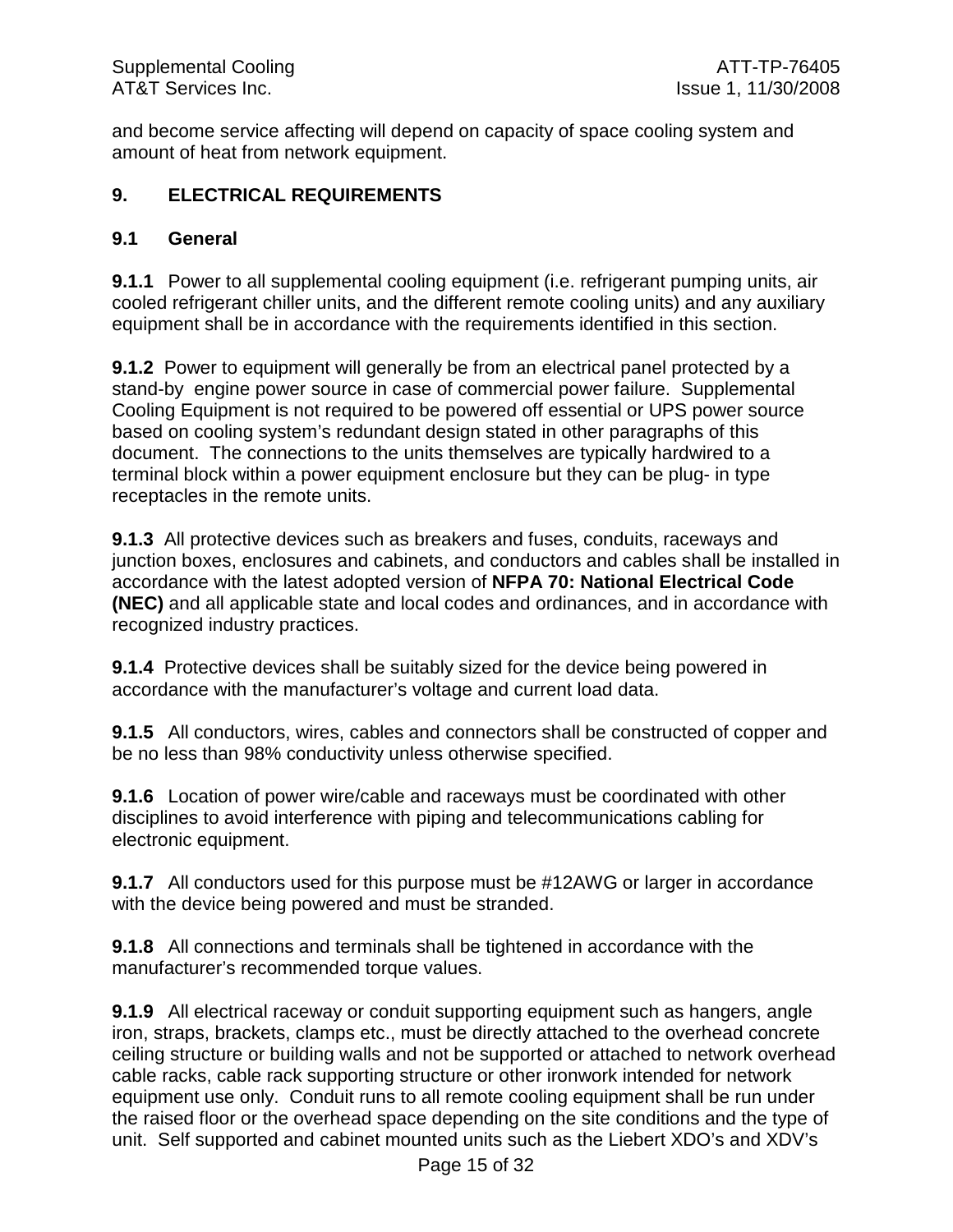respectively may be more suitable for overhead power distribution. Aisle mounted units such as the Liebert XDH may be suitable for overhead or under floor power distribution. Designer shall choose most appropriate method based on site conditions. Installation shall provide the maximum length of flexible conduit feeds for the end runs as allowed by the NEC and AHJ based on site conditions.

**9.1.10** Alarm and control cabling associated with the spot cooling devices shall be in accordance with the manufacturer's recommendations or as defined in the drawings and specifications for the specific project.

**9.1.11** Electrical grounding of all cooling equipment and enclosures shall be in accordance with the latest adopted version of **NFPA 70: National Electrical Code**.

### **9.2 Air Cooled Refrigerant Chiller Units**

**9.2.1** In general, all air cooled refrigerant units have a higher current load than most of the other spot cooling equipment, this is due to the larger motor required to compress the refrigerant into liquid form. As such, the Alternating Current (AC) voltage required for these units will usually be 460V-3phase-60 Hz. In general, this voltage is not available within the raised floor environment, so a separate circuit may be required from an MCC in order to provide this type of voltage. In this case, the power to the units shall still be from a circuit protected by a stand-by power engine source.

**9.2.2** The typical load associated with these units will be around 80 Amps, and a 100 Amp circuit should be appropriate for the intended use. However, the designer should verify loads with the manufacturer, and size protective devices in accordance with the latest adopted version of the NEC.

**9.2.3** Control wiring for associated control and alarming points must be installed as required to achieve the desired sequence of operations. In general, terminal strip connections are available for temperature and humidity sensor inputs, remote cooling unit alarm and condensation detection inputs, and remote general alarm and shutdown outputs. It is recommended that the remote general alarm output be tied in with the general environmental alarms as defined in the NGN Space: Design and Construction Standard, **ATT-TELCO-812-000-155**

## **9.3 Chilled Water Refrigerant Pumping Units**

**9.3.1** The refrigerant pumping units do not have the compressors associated with the Air Cooled Chiller units, as such, their load characteristics are significantly lower. The units can be purchased in either 460V-3phase-60Hz configuration, or 208V-3phase-60Hz configuration. The designer should specify the units based on the voltage and capacity available within the facility.

**9.3.2** In general, the full load amperage at 460V-3 phase will be in the 2-3 Amp range, and in the 4-5 Amp range when supplied by 208V-3phase. The designer should verify the loads with the manufacturer selected and size the protective devices and wiring for the circuit according to the latest version of the NEC.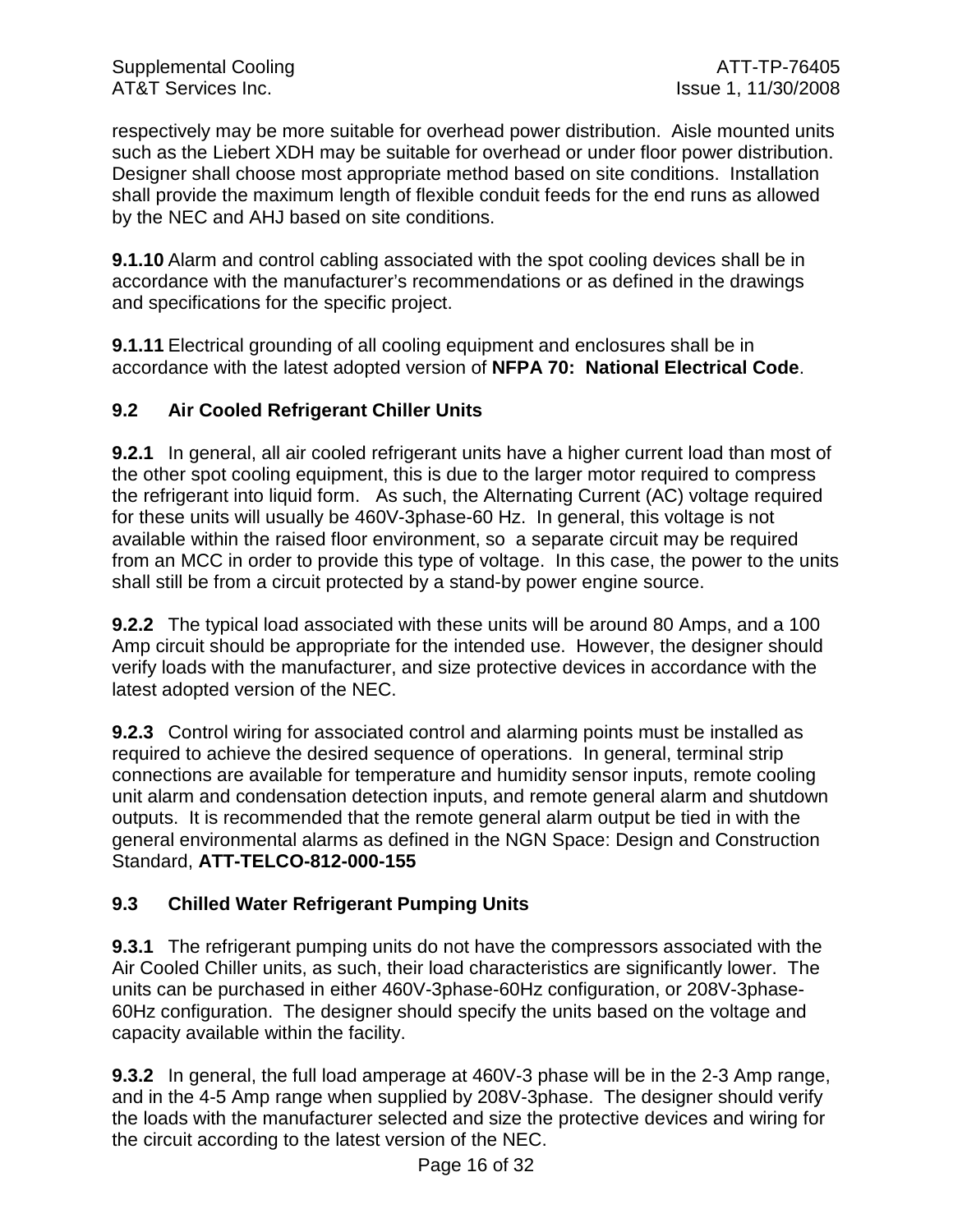**9.3.3** Control wiring for the pumping units is similar to the Air Cooled Chiller units described in Section 8.3.2.3. Control wiring for associated control and alarming points must be installed as required to achieve the desired sequence of operations. In general, terminal strip connections are available for temperature and humidity sensor inputs, remote cooling unit alarm and condensation detection inputs, and remote general alarm and shutdown outputs. It is recommended that the remote general alarm output be tied in with the general environmental alarms as defined in the NGN Design and Construction Standard, **ATT-TELCO-812-000-155**.

## **9.4 Remote Cooling Units**

**9.4.1** The remote cooling units have very small loads resulting mostly from the small motors powering the fan units to circulate air flow from the cold isles through the equipment, and back through the hot aisles to the cooling coils within the units. Power to all units is through a single phase circuit, but the voltage requirement can be specified as 120V, 208V, or 220V/230V/240V depending on the model specified.

**9.4.2** Power to the overhead mounted units (XDO) shall be supplied from a hard wired single phase 120V, 60Hz source. Each unit draws an approximate total full load current of 2.7 Amps. A 20 Amp standard circuit should be sufficient to run the fan units.

**9.4.3** Power to the cabinet mounted units (XDV) shall be supplied from a 120V, 60Hz, 20 Amp standard power outlet and an IEC Power cord. These units come equipped with two IEC power inlets, and are intended for two redundant power sources, however, we recommend only one inlet port be energized from a stand-by engine protected power source. These units shall not be powered from the UPS A & B power sources. The full load current for these units is approximately 2.0 Amps.

**9.4.4** Power to the in-row horizontal cooling units (XDH) shall be supplied from a 120V, 15 Amp NEMA 5-15 standard power outlet. These units come equipped with two IEC power cords, and are intended for two redundant power sources, however, we recommend only one inlet port be energized from a stand-by engine protected power source. These units shall not be powered from the UPS A & B power sources. The full load current for these units is approximately 5.0 Amps for the XDH-20 Model and 10 Amps for the XDH-32 Model.

**9.4.5** Control wiring for all the remote cooling units (XDO, XDV and XDH) consists of only wiring through a dry contact to be used for condensate alarm sensing and signaling to either an air cooled chiller unit or the central pumping unit. The alarm can be further remoted from the latter to a central station through the NGN alarming terminals. The dry contact is rated for 1 Amp capacity at a standard 24VAC control voltage.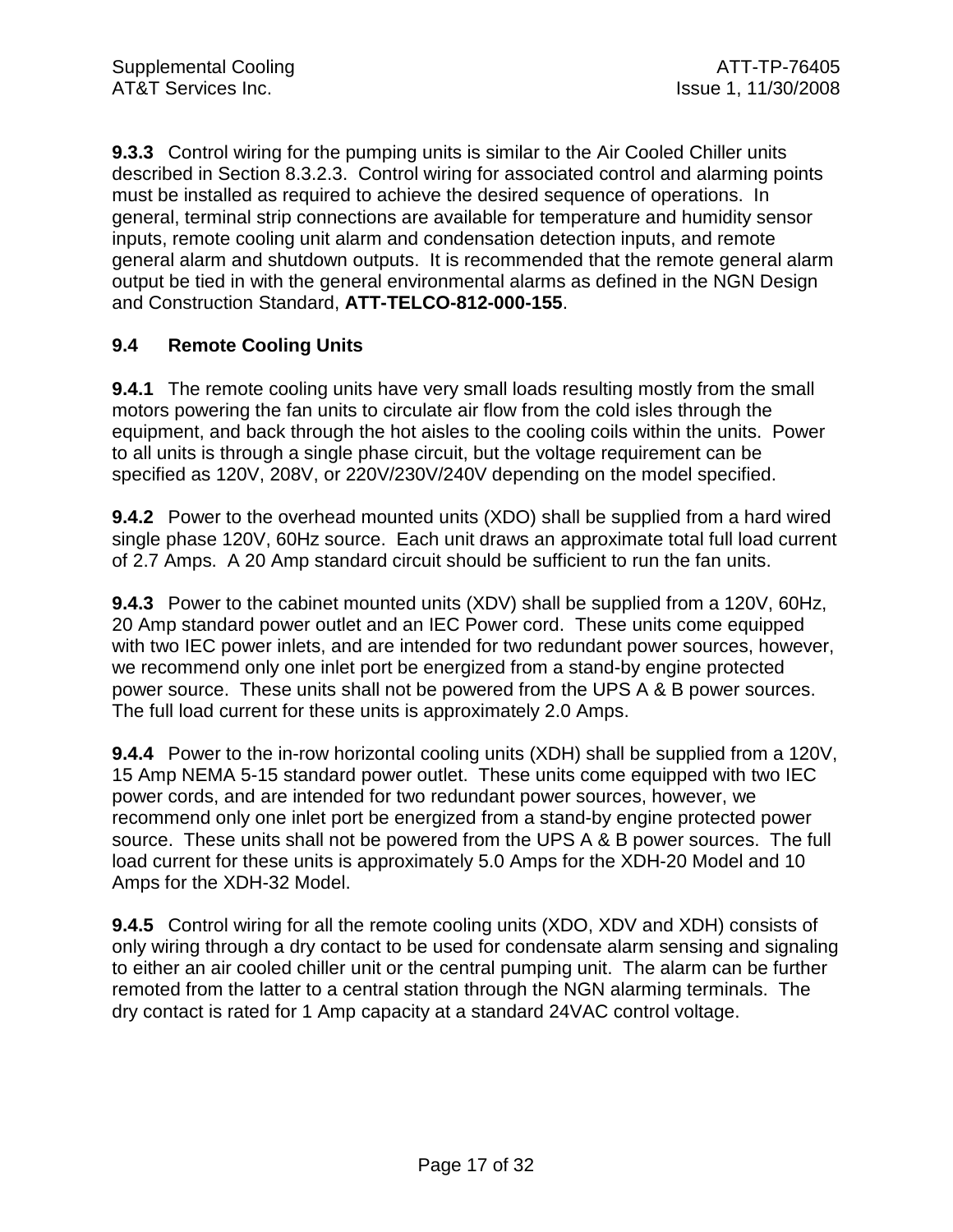### **9.5 DC Powered Remote Cooling Units**

**9.4.1** Job sites requiring remote cooling units to be powered by DC power source shall obtain power from network BDFB or secondary power distribution unit supplying power to the lineups. Fuse assignments shall be obtained by COLD planner for remote cooling units.

**9.4.2** Power cables shall be routed to remote cooling units following similar practices as power for network equipment. Cable racks established for secondary power cables of network equipment can be used for routing power cables of remote cooling units.

**9.4.3** Power load expected for remote cooling unit will be approximately 1240 Watts or around 30 amps at worst case voltage of 42.6 Volts. Fuse size would be 40 Amps at the secondary power distribution for these loads.

**9.4.4** Power installation to DC version remote cooling units shall be responsibility of network installation contractors to include running and securing power cables between secondary power distribution unit and remote cooling unit, connecting power cables to remote cooling unit, connecting power cables to secondary power distribution unit, install fuses to secondary power unit and providing ground connection to remote cooling unit.

### **10. COORDINATION BETWEEN CRE/NETWORK**

#### **10.1 Engineering System**

**10.1.1** Following a request from COLD engineers for deployment of high heat equipment, CRE building engineer shall determine space cooling requirements to accommodate the high heat products. CRE site engineer shall notify COLD Engineer of intent to use supplemental cooling system if it is determined that is best solution for the site.

**10.1.2** COLD Engineer shall design equipment layout with space for remote cooling unit and if using in-row cooling unit, provide 12 inch space within lineup for each cooling unit. One 12 inch wide cooling unit will be required between every 3 equipment cabinets.

**10.1.3** CRE will design and procure all cooling components including remote cooling unit for the application with the remote cooling unit intended to be placed in the equipment lineup.

**10.1.4** Installation of the remote cooling unit will be accomplished by a mechanical contractor hired by CRE. All electrical and plumbing requirements will be handled by the mechanical contractor. Exception would be for remote cooling units that will be DC powered. For DC powered units, the piping will be performed by CRE hired contractor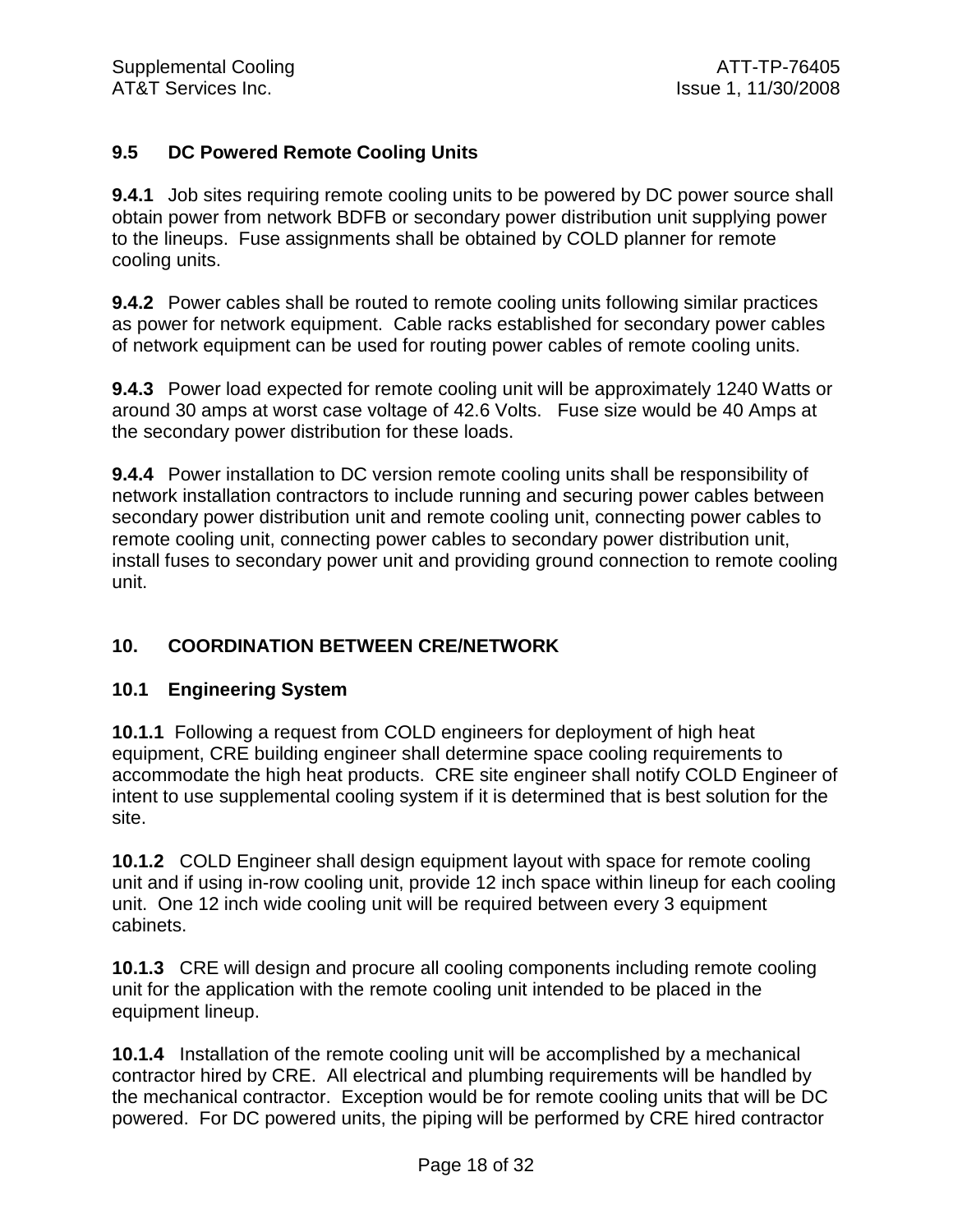while the power cabling and fuse assignment from BDFB will be accomplished by network equipment installation contractors.

**10.1.5** Physical installation of the remote cooling units will be performed by the mechanical contractor in coordination with network installation contractors. Space shall be left for the cooling unit when network equipment lineups are installed or the cooling unit may be installed initially and equipment cabinets installed around the cooling unit. Securing of the remote cooling unit to adjacent equipment cabinets would be accomplished by mechanical contractors.

**10.1.6** Coordination will be necessary between mechanical contractors and network contractors when running pipe from cooling units overhead to refrigerant distribution header. Flexible pipe runs and electrical connections should not interfere with cable racks and cables. Pipe runs and electrical connections should be accomplished following completion of cable runs unless pipe runs and electrical runs have been planned in areas away from cable racks.

**10.1.7** CRE's consultant shall show future remote units in plans for permit submission (designated as future) to avoid future permits for each new remote unit installation. On the initial project, CRE's mechanical subcontractor shall only install pump, chiller and number of remote units to meet either the minimum operational efficiency threshold (i.e., 20% for XDP or 40% for XDC) or the three year forecast whichever is greater.

**10.1.8** For equipment cabinets added subsequently, the responsible Network engineer shall contact the COLD Engineer at least four months in advance of the required equipment in-service date and provide specific information regarding the space, power and heat load requirements of the equipment to be added to the space. The COLD Engineer shall use this information to determine if the request can be accommodated. If COLD Engineer concurs with the request he or she shall then update the floor plan showing the new equipment cabinets, associated power drain and heat load (next to each cabinet) in bold red. This information shall then be sent to the CRE D&C Project Manager at least three months prior to the equipment required in-service date.

**10.1.9** All work performed overhead of equipment space shall be conducted to TP76300/TP76301 requirements with all precautions taken to avoid service outage when working over live equipment.

### **11. SYSTEM MAINTENANCE**

**11.1** CRE Property Management shall be responsible for performing all preventative maintenance (PM) and repairs on the pumping units(XDP), chiller (XDC) and remote cooling units (e.g., XDO, XDH) as well as related plumbing, piping and electrical systems related to the supplemental cooling system.

#### **12. ALARMS AND MONITORING**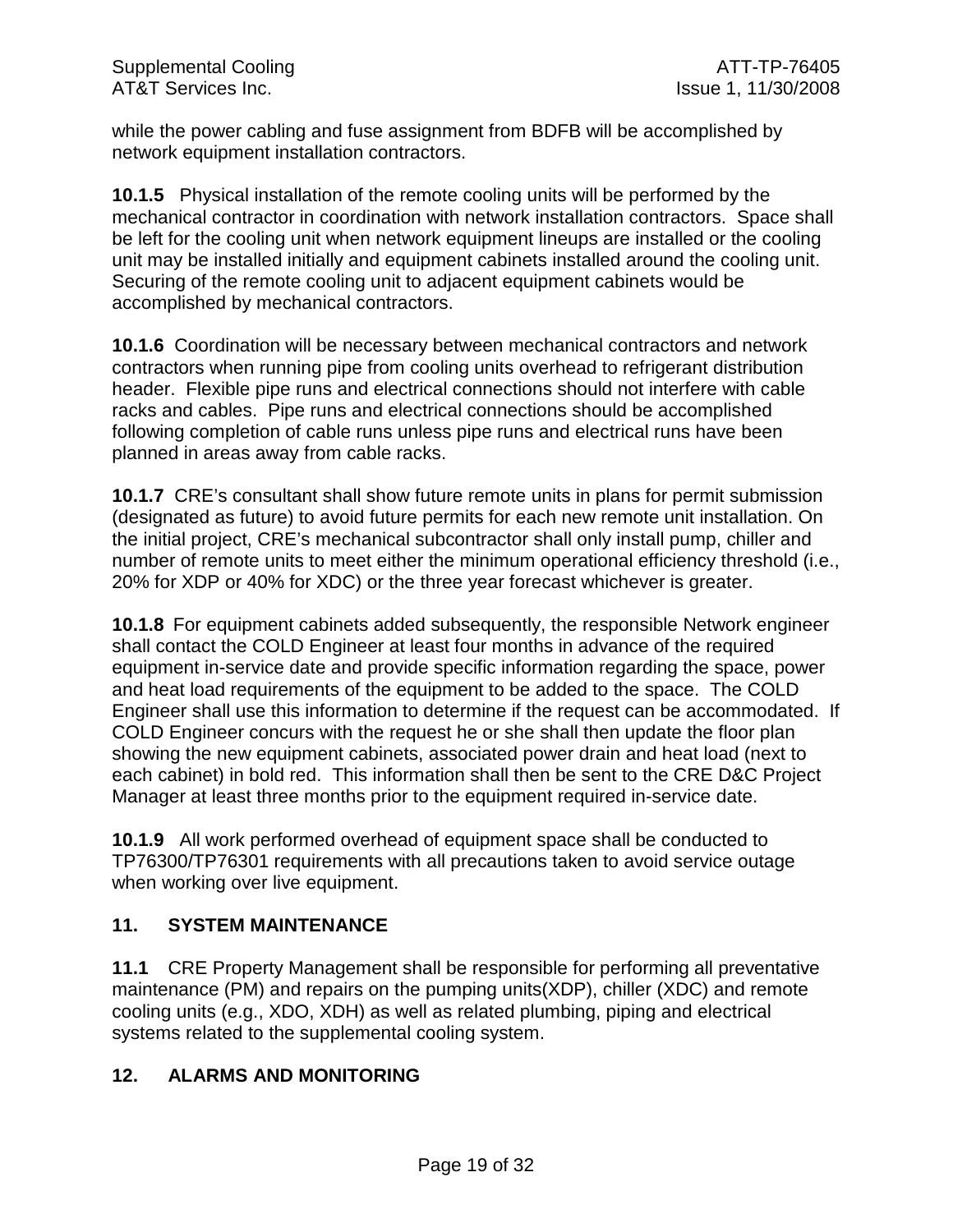**12.1** Any alarms required for monitoring performance of supplemental cooling system shall comply with procedures described in document IOP (Internal Operating Procedure) CRE Alarm Management Strategy - **CRE-50-09-01-IOP-001.**

#### **13. CODE COMPLIANCE**

**13.1** All designs for supplemental cooling system and work to install system described in this document shall be performed in compliance with applicable codes.

#### **14. FIGURES**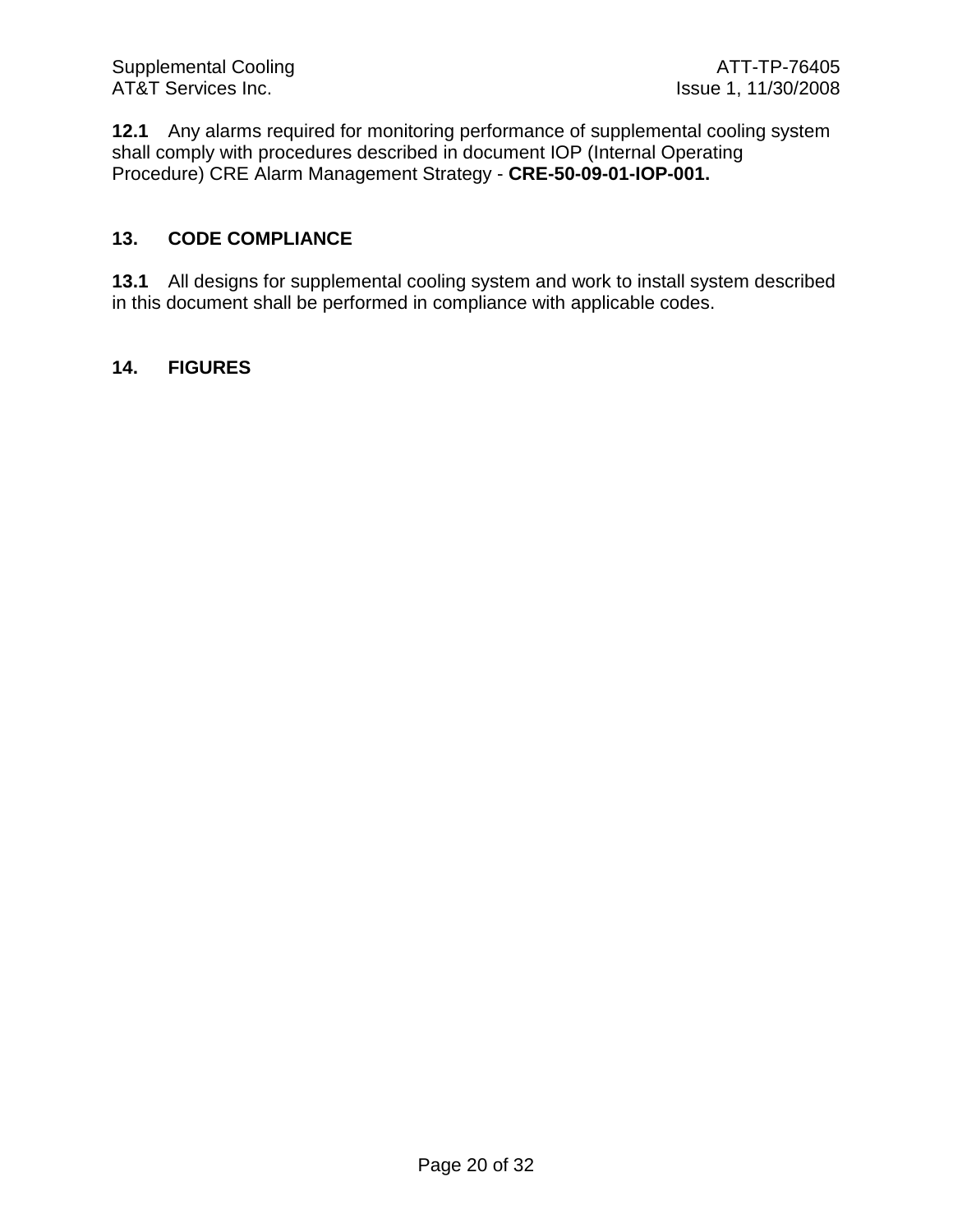

## HOT AISLE/ COLD AISLE APPROACH

©2004 Liebert Corporation. All Rights Reserved.

### **Figure 1 Hot Aisle/Cold Aisle Configuration**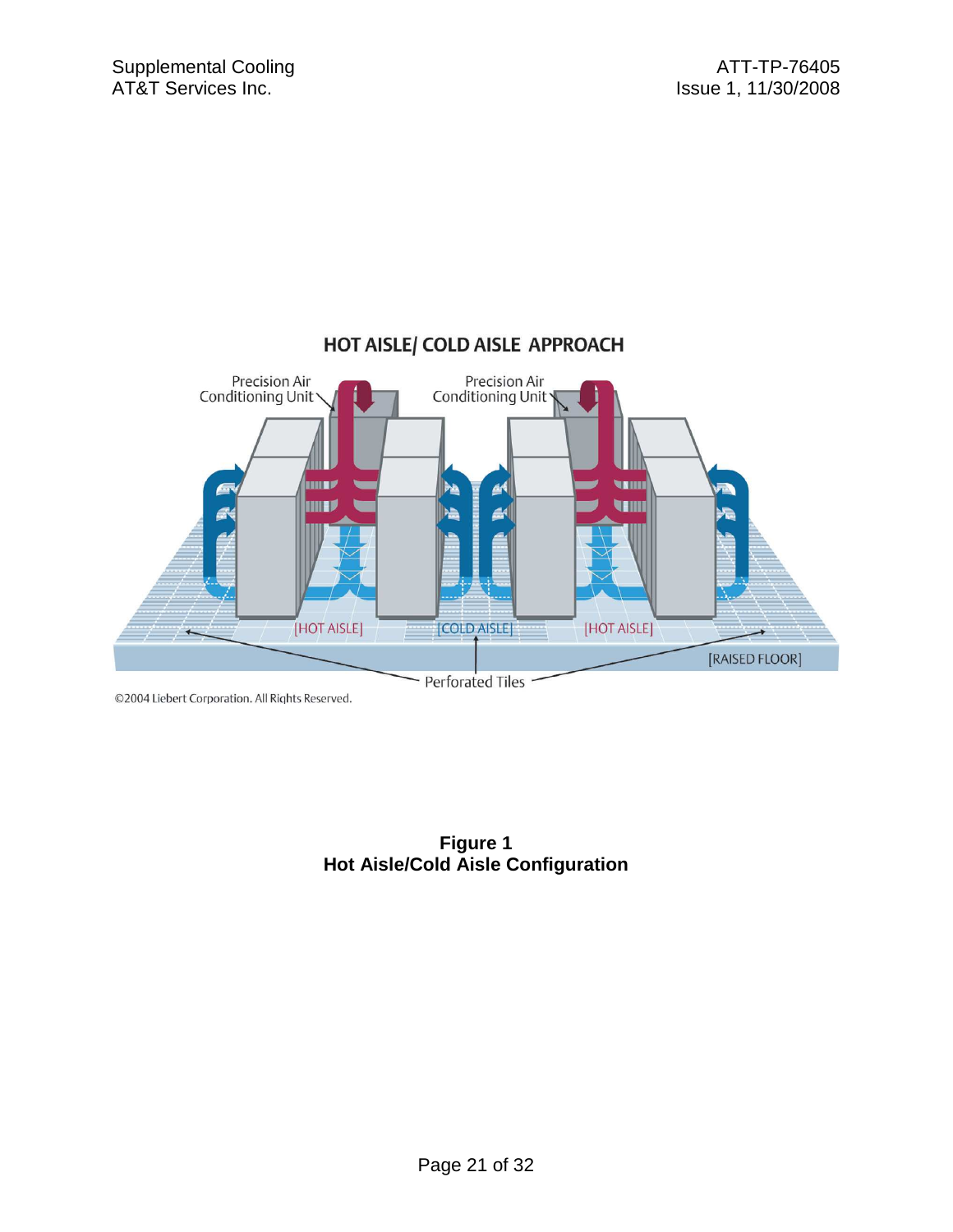

**Figure 2 Equipment Lineups Configured For Hot/Cold Aisles With Overhead Remote Cooling Units**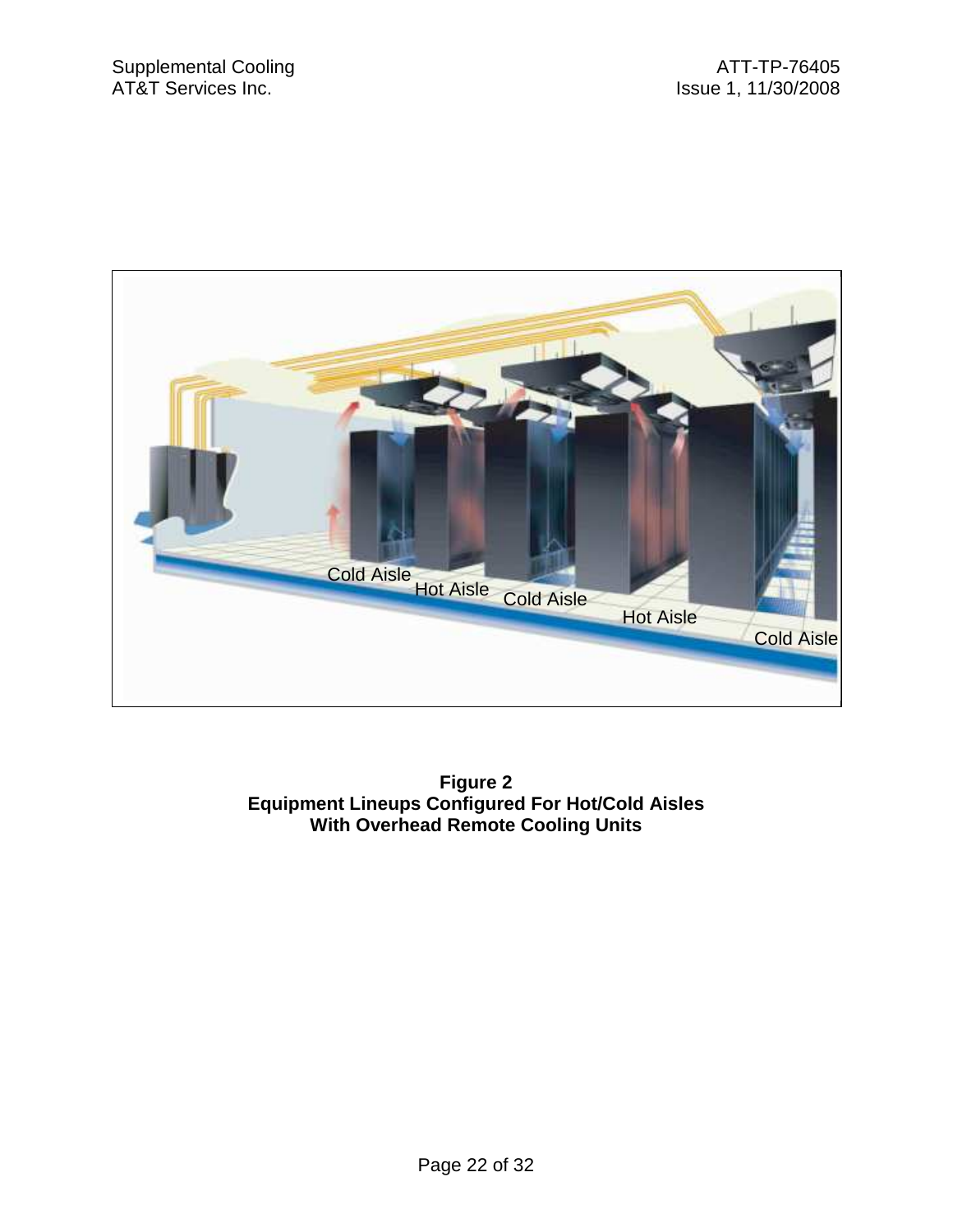

**Figure 3** 

**Equipment Lineups Configured in Hot/Cold Aisle With In-Row Horizontal Remote Cooling Units**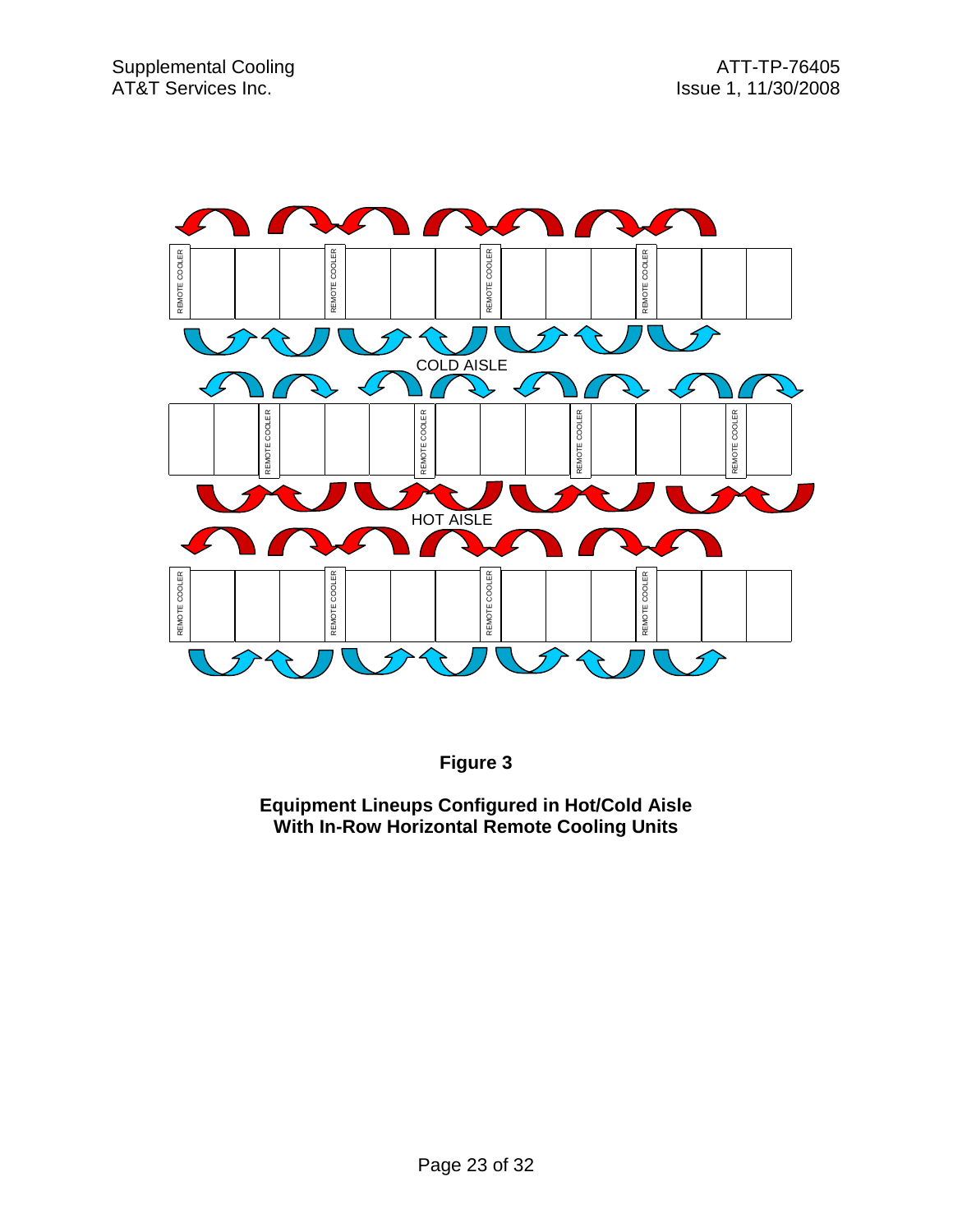#### REFRIGERANT SUPPLY AND RETURN LINES



#### **Figure 4 Refrigerant Piping Scheme Pumping Unit to Remote Cooling Units**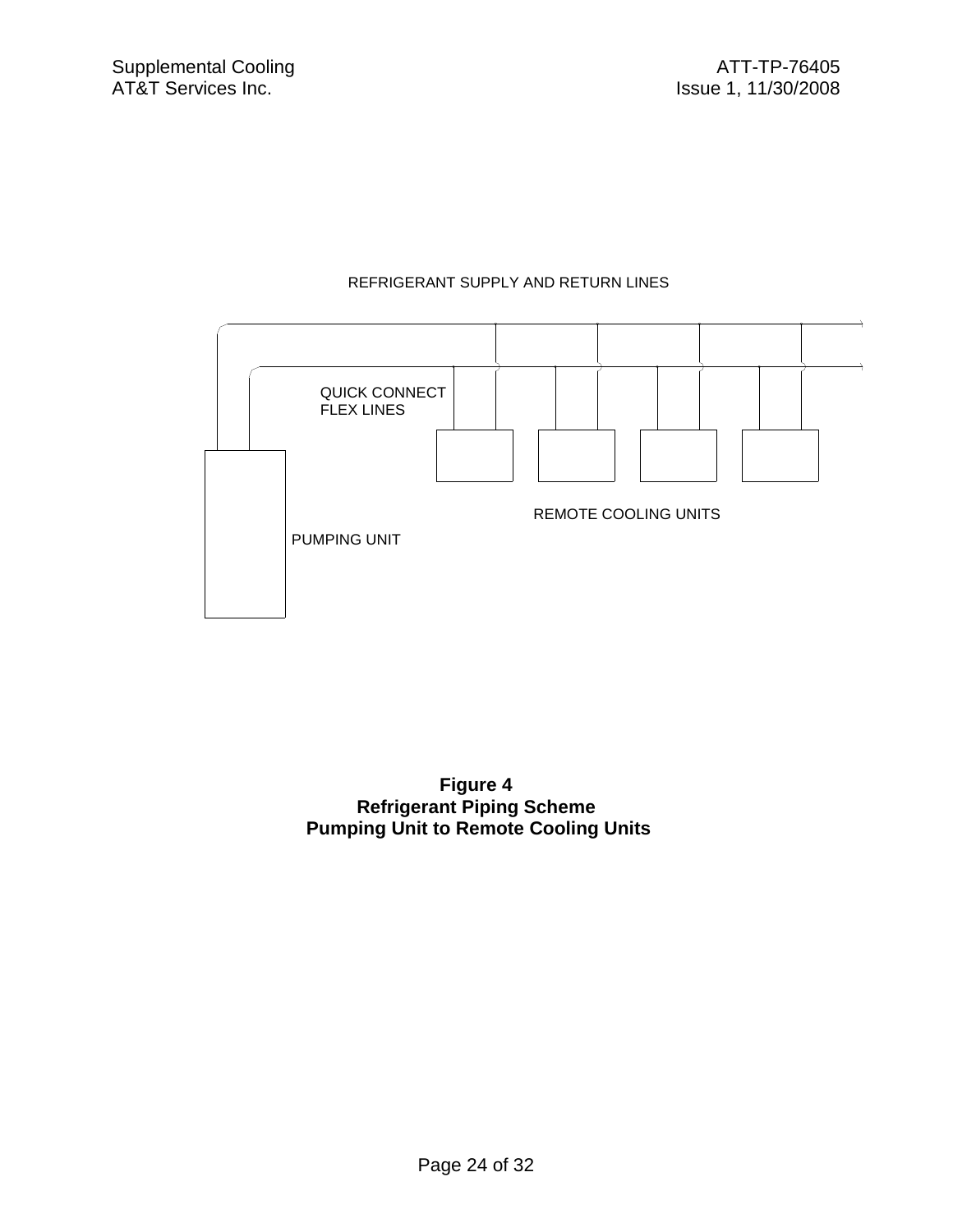

**Figure 5 Interlaced Refrigerant Piping Scheme**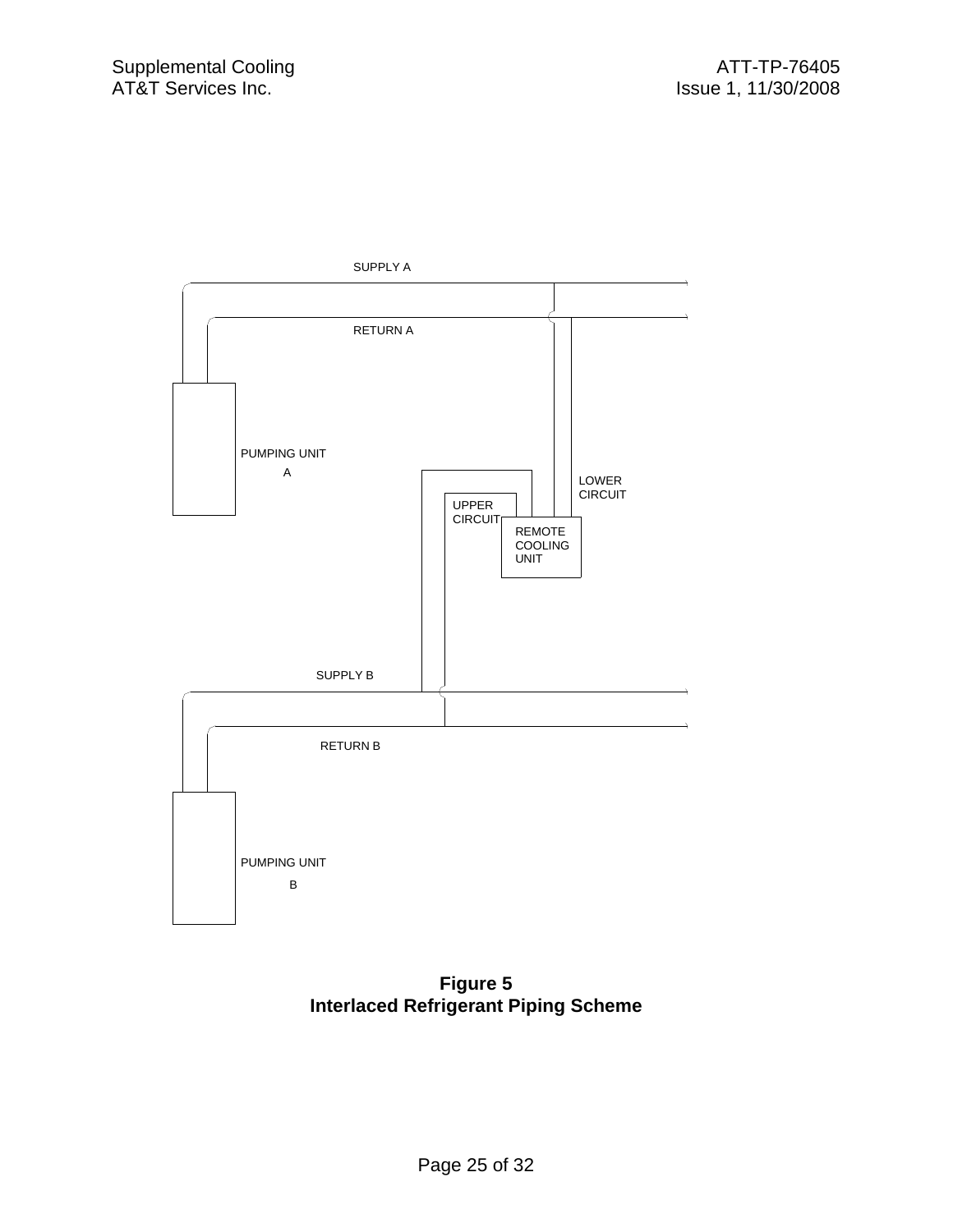

**Figure 7 Flexible Piping Connected To Header Distribution Ports**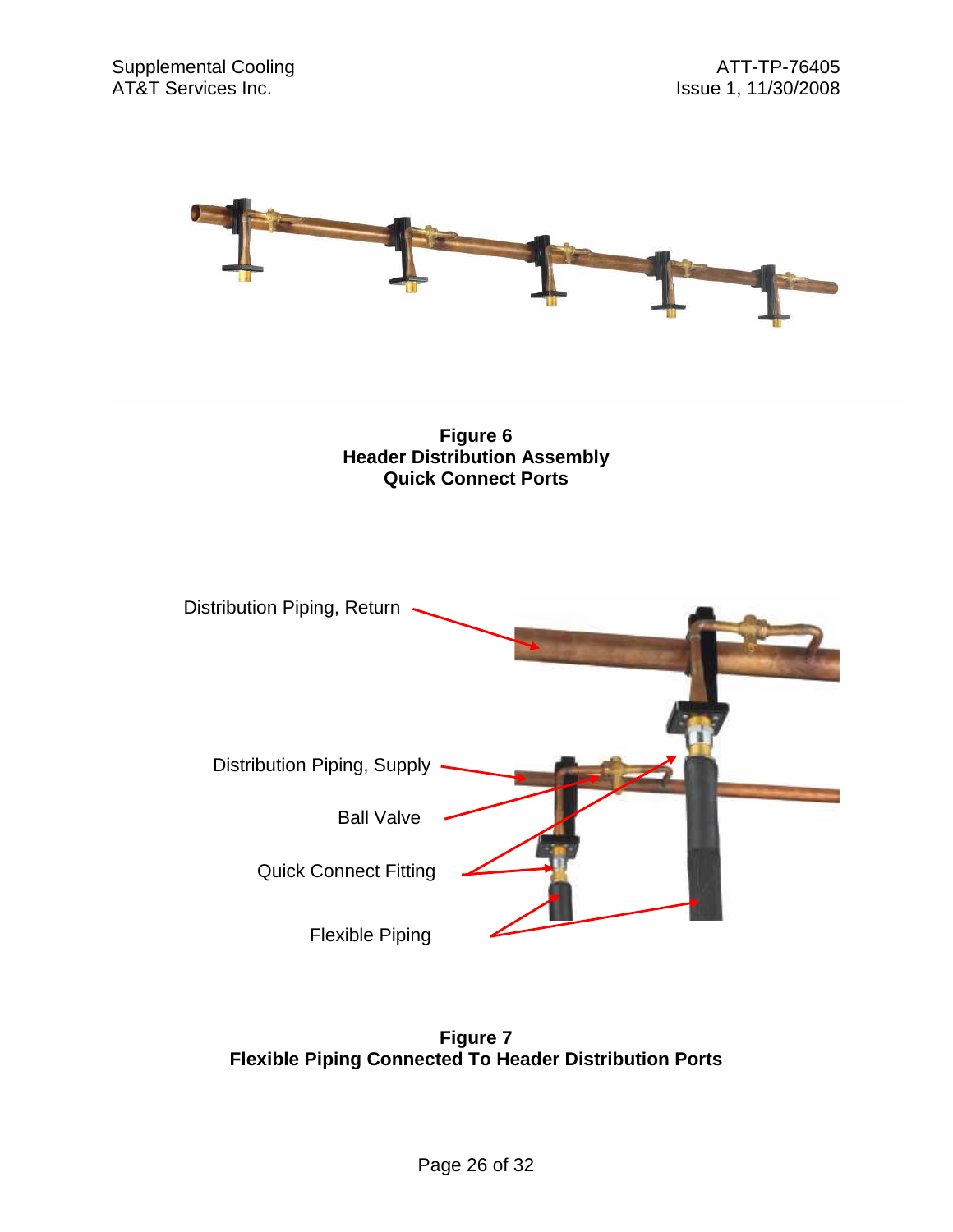

Manufacturer: Part Number CCUDPX4CR2, Cooling Hose Support Custom Cabinets & Rack Topeka, Kansas 785 862-2271

> **Figure 8 Support Bracket For Flexible Pipes Attached To Cable Rack Stringer**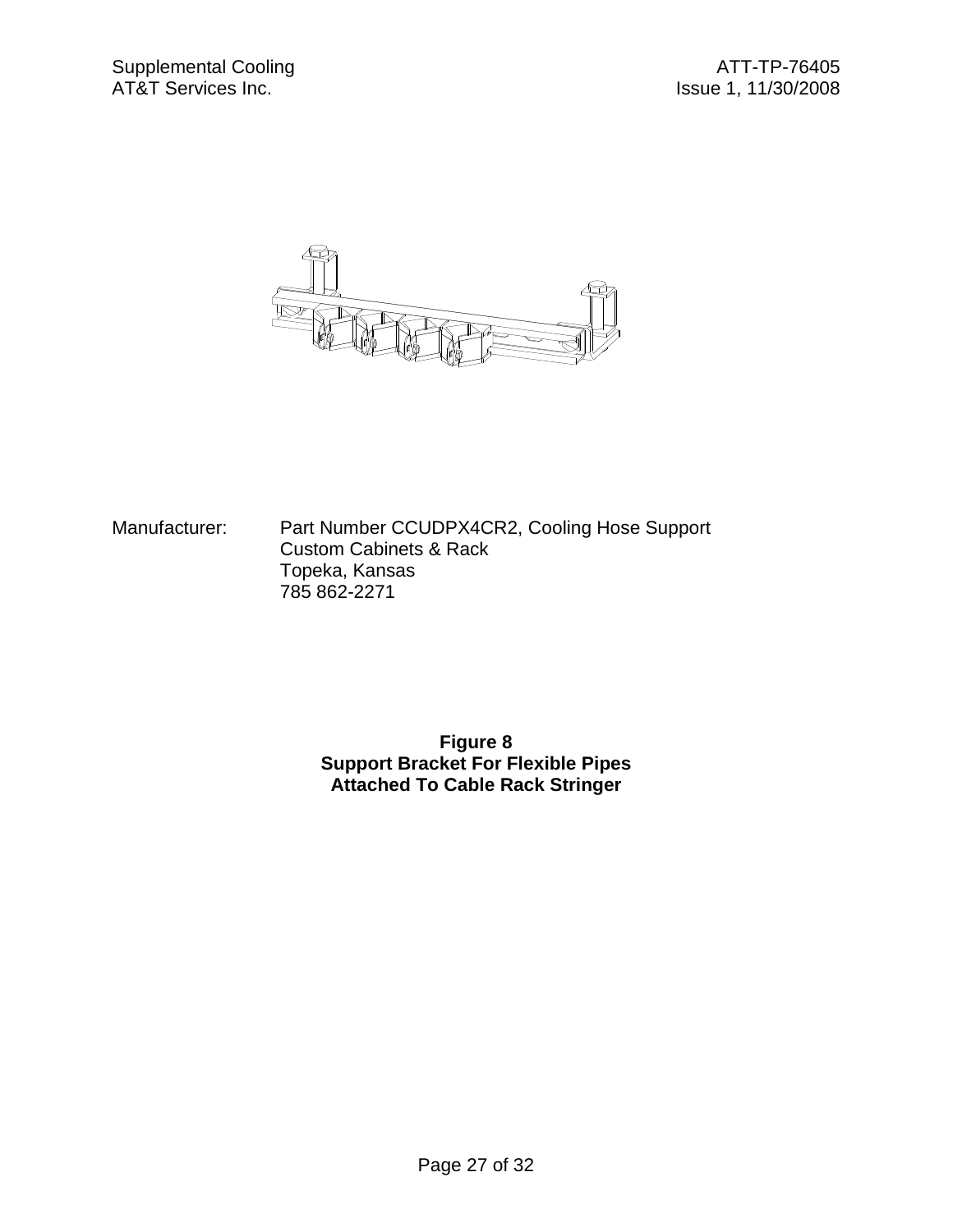

Manufacturer: Part Number CCUDCPX4, Cooling Hose Support Custom Cabinets & Rack Topeka, Kansas 785 862-2271

#### **Figure 9 Support Bracket For Flexible Pipes Attached To Auxiliary Framing Channel**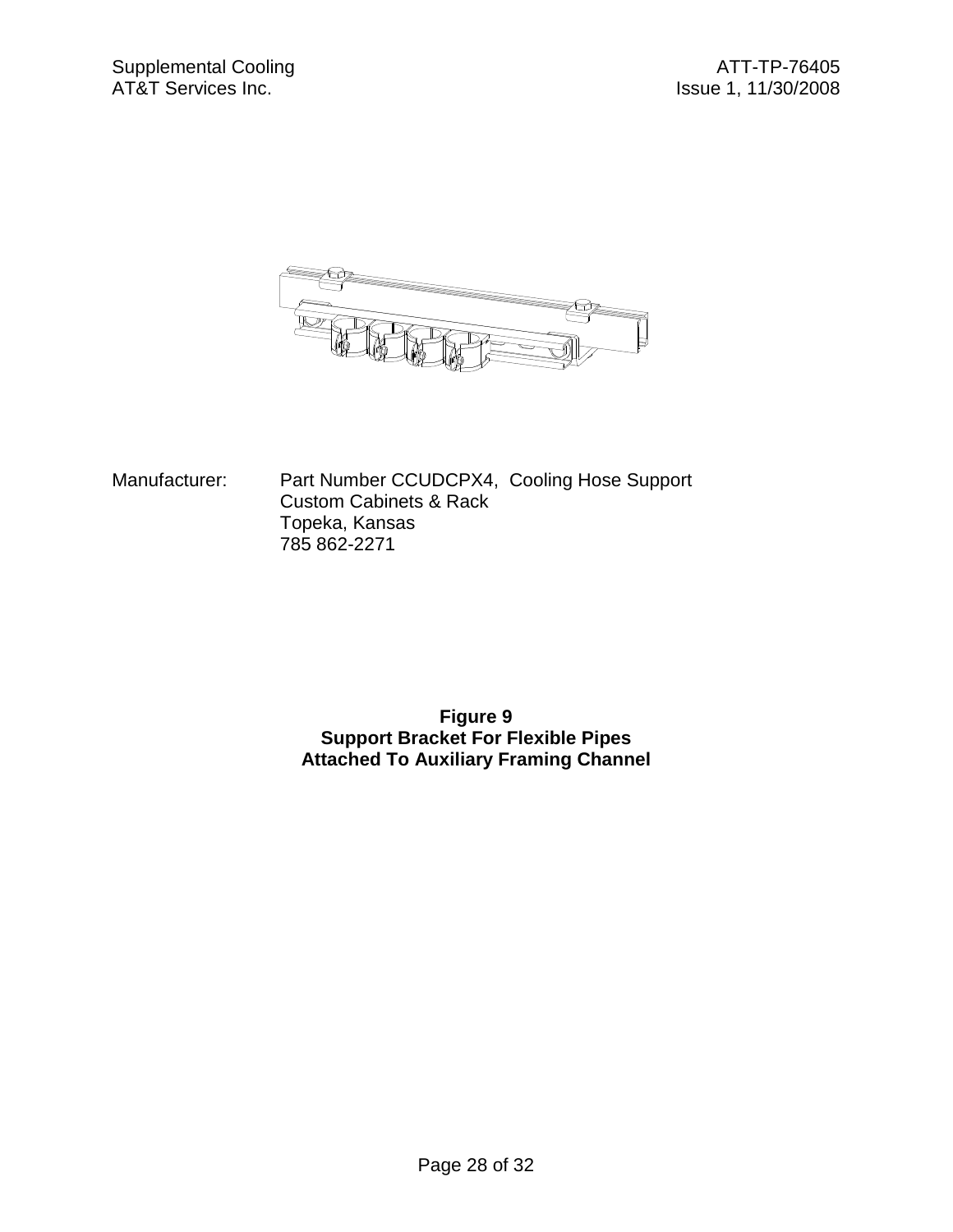

## **Figure 10 Pumping Unit Building Chilled Water**



**Figure 11 Pumping Unit Remote Condenser Cooled** 

Page 29 of 32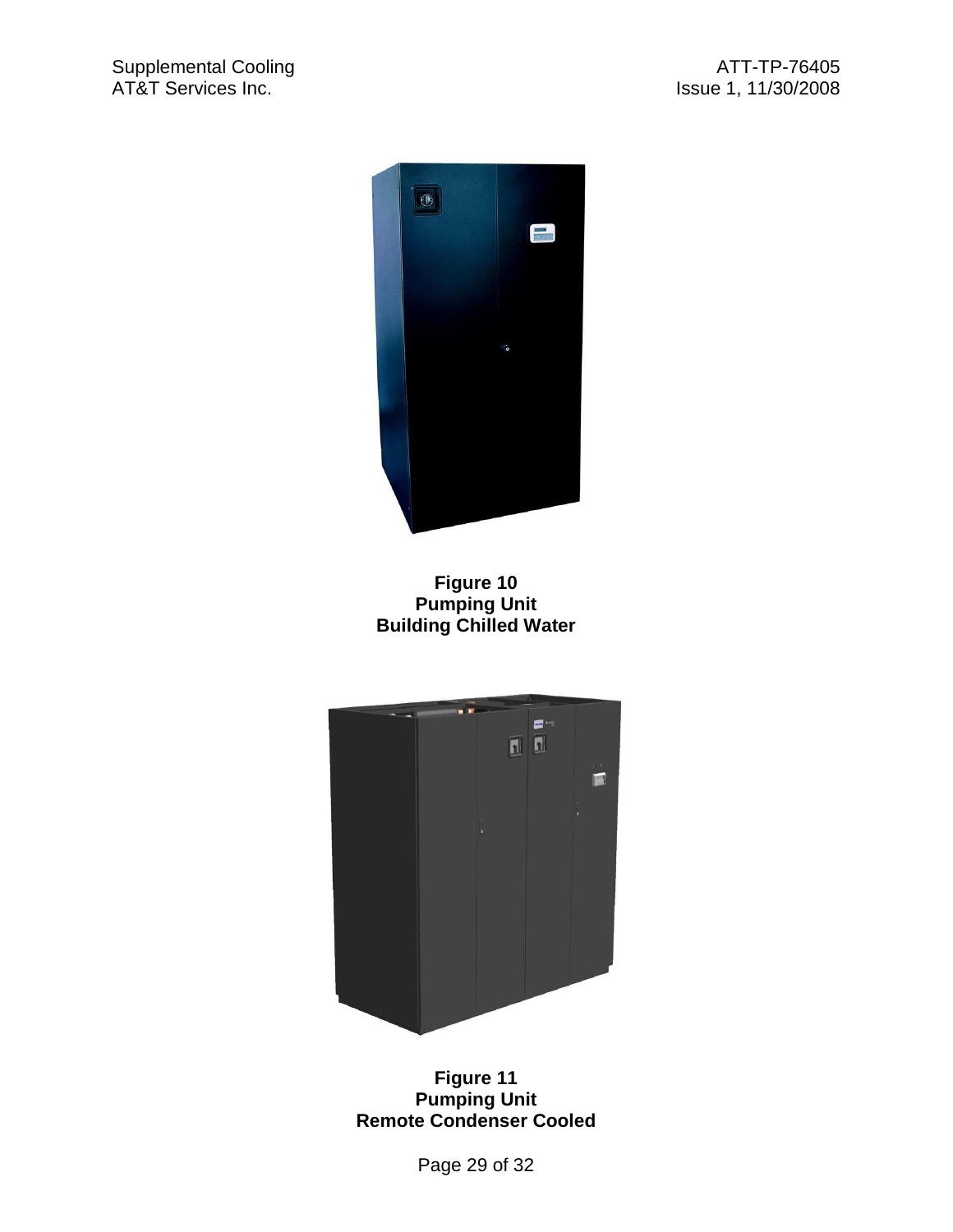

#### **Figure 12 Outdoor Air Cooled Condenser**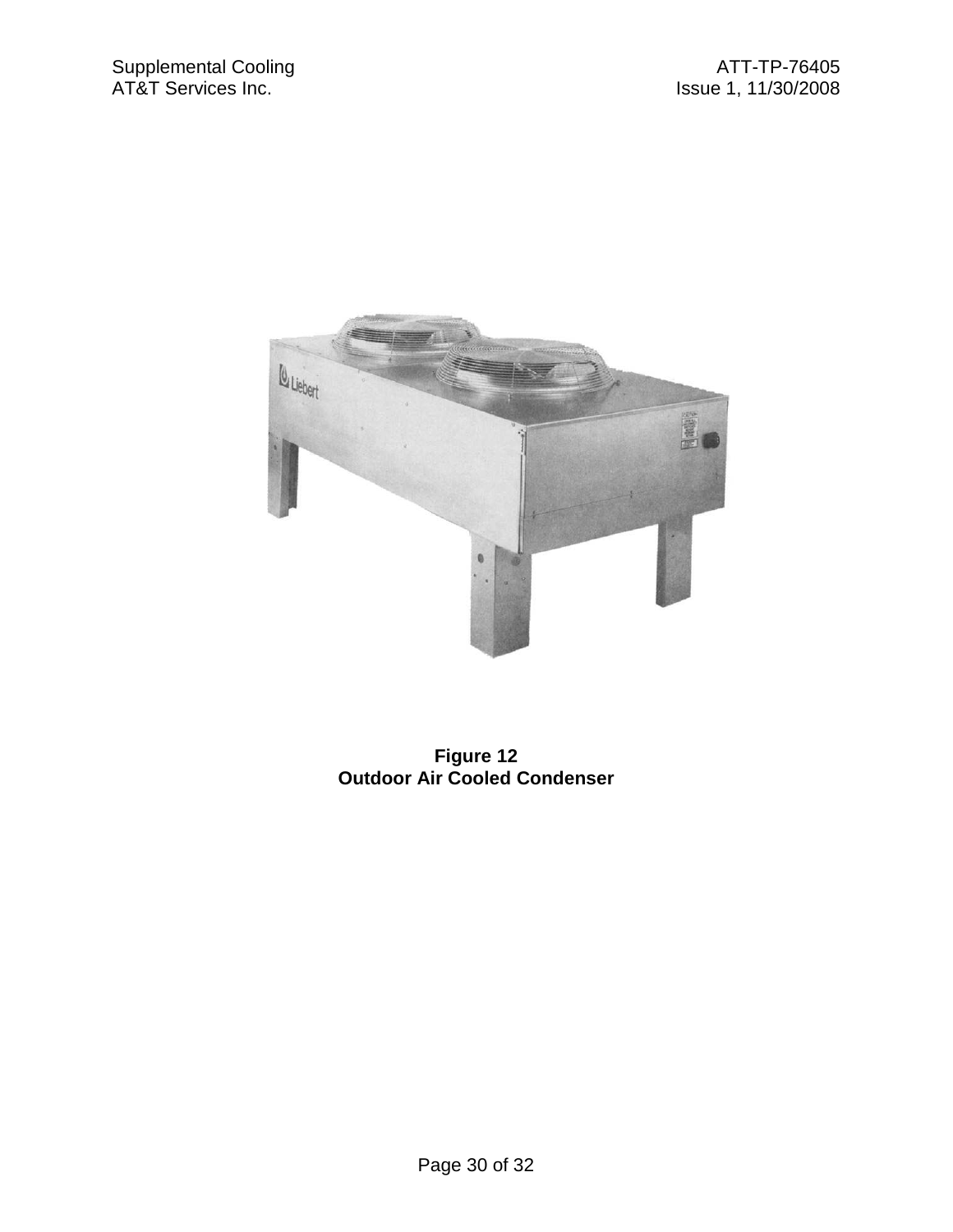

**Figure 13**  Horizontal In-Row Remote Cooling Unit



**Figure 14**  Overhead Suspended Remote Cooling Unit

Page 31 of 32